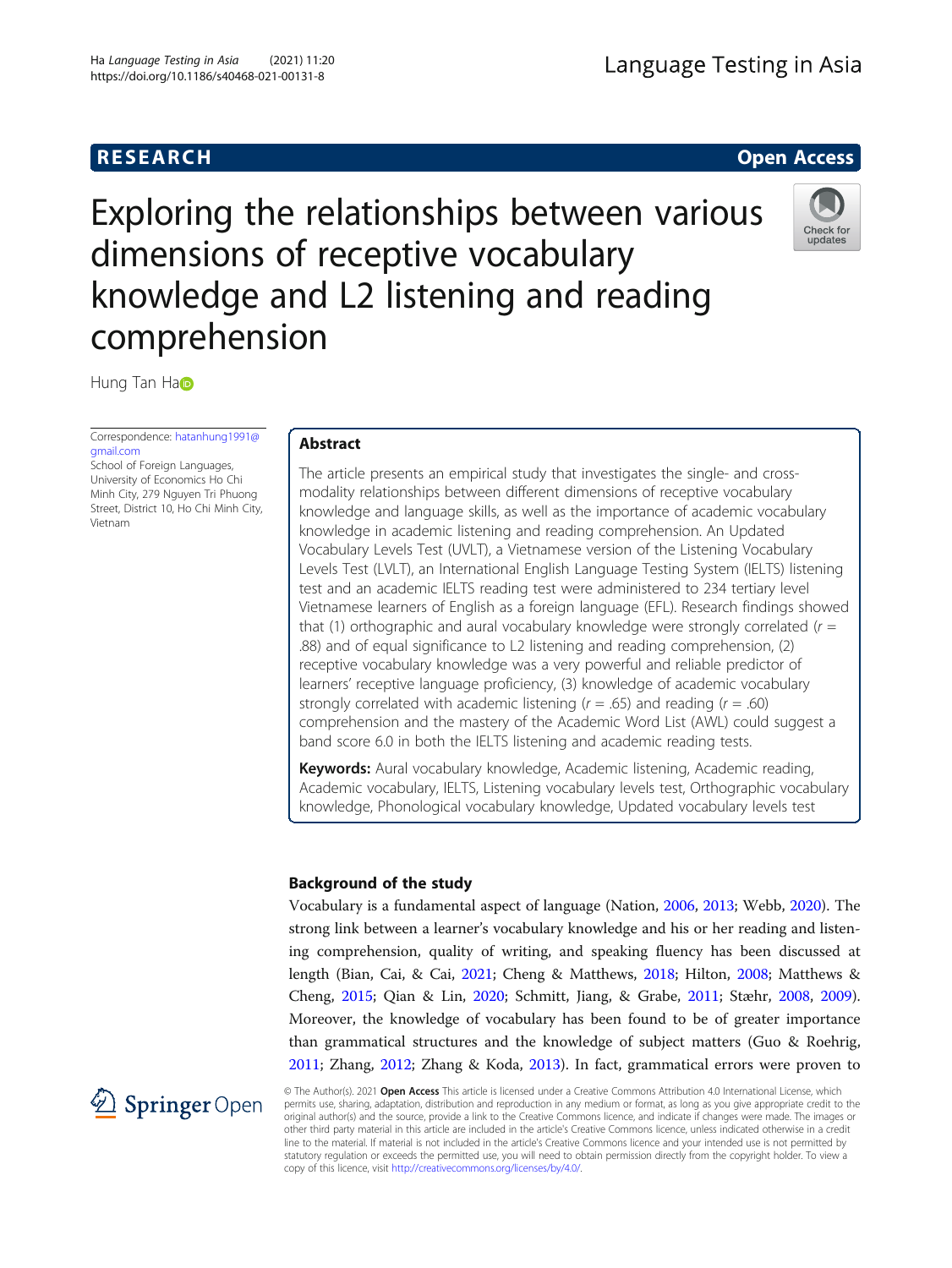have higher tendency to cause misunderstanding and disrupt communication than lexical errors (Lewis, [2002\)](#page-18-0). It has even been argued that the application of grammar has to be based on a rich lexical resource, and the development of language lexicon is an essential prerequisite for the acquisition of grammar rules (Barcroft, [2007\)](#page-18-0).

Most discussions in the field of vocabulary study concluded that in order to gain adequate comprehension in reading and listening, the learners should be familiar with at least 95% and preferably 98% of the running words in the text (Laufer, [2013](#page-18-0); Nation, [2006](#page-18-0); Schmitt et al., [2011](#page-19-0)). Regarding the relationship between lexical coverage and comprehension, two things have been repeatedly suggested, the first one is that 98% is the desirable threshold for adequate comprehension while 95% is only the acceptable threshold for minimal comprehension (Hu & Nation, [2000](#page-18-0); Laufer & Ravenhorst-Kalovski, [2010\)](#page-18-0). The second suggestion is that the 98% coverage can only be considered to be the requirement for optimal reading comprehension and that the same threshold should not be applied to listening comprehension (Laufer & Ravenhorst-Kalovski, [2010](#page-18-0); van Zeeland & Schmitt, [2013\)](#page-19-0).

"There is a presumption here that the foreign language mental lexicon has two halves; an orthographic half, where written representations of words are stored, and a phonological half, where the aural representations are stored" (Milton et al., [2010,](#page-18-0) p. 84). Nation's ([2001](#page-18-0), p. 27) table of aspects of word knowledge gives a clear distinction between what a word looks like and what a word sounds like. Milton and Hopkins's [\(2006](#page-18-0)) study showed that phonological and orthographic vocabulary knowledge are strongly correlated at .68 and suggested that orthographic vocabulary knowledge of a learner was broader than his or her aural vocabulary knowledge. Cheng and Matthews ([2018\)](#page-18-0) found those claims to be unsurprising due to the nature of written and spoken words. They believed that the orthographic form of a word was temporally permanent and thus could be revisited repeatedly by readers. On the other hand, spoken words were temporary and only available for processing for a very short period of time. As a result, learners always had to perceive and process spoken words in a highly time-constrained manner (Cheng & Matthews, [2018\)](#page-18-0). Such differences are supposed to be the reasons why listeningbased tests are generally more challenging than their reading counterparts, given that both input texts share similar lexical demands.

Most of the research that claimed to have investigated the relationship between vocabulary knowledge and language subskills did, in actual practice, only reflect the participants' orthographic knowledge of vocabulary (Lange & Matthews, [2020\)](#page-18-0). However, it is undeniable that the findings in those studies did record a remarkably strong link between orthographic knowledge of vocabulary and listening and reading comprehension (Stæhr, [2008](#page-19-0), [2009](#page-19-0)). For example, orthographic knowledge of vocabulary was found to be correlated with L2 reading and listening at .77 (Qian, [2002](#page-19-0)) and .70 (Stæhr, [2009\)](#page-19-0) respectively. Stæhr's ([2008\)](#page-19-0) study also found positive, strong correlations between receptive orthographic vocabulary knowledge and listening  $(r = .69)$ and reading  $(r = .83)$ .

In a recent study, Lange and Matthews [\(2020](#page-18-0)) used the LVLT as a measure of aural vocabulary knowledge and explored the relationship between the capacity to process aural input at lexical level of 130 EFL students and their performance on two listening tests which included the TOEIC listening subtest and the Eiken Pre-2 listening test.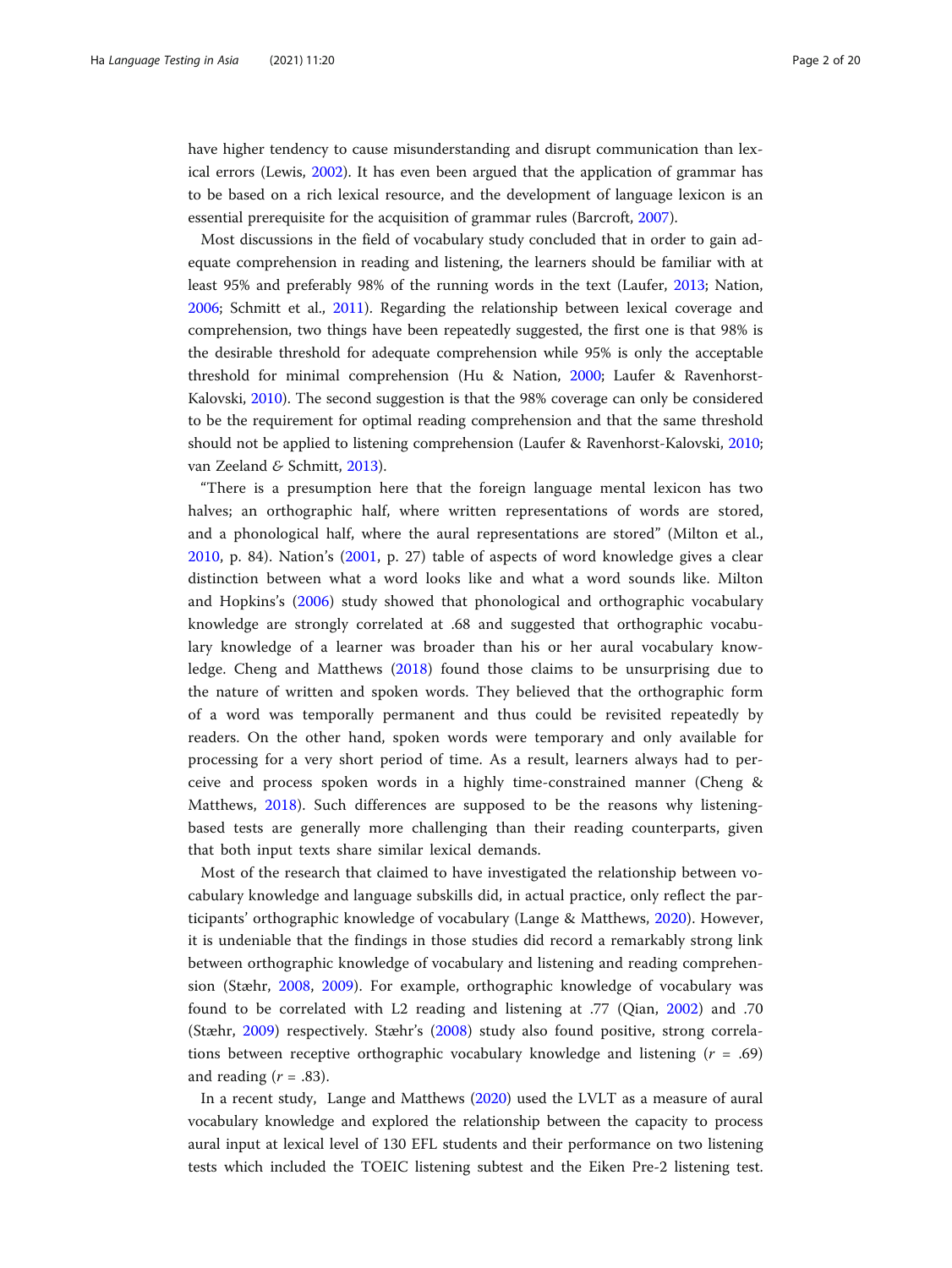They reported surprisingly weak correlations between the participants' total score on the LVLT and the two listening tests ( $r = .15$  and  $r = .12$ ). However, when it came to the correlations between each 1000-word level and the two listening tests, the students' performance on the first and second 1000-word levels was found to have relatively stronger correlations with the TOEIC listening test ( $r = .48$  and  $r = .47$  respectively) and the Eiken Pre-2 listening test ( $r = .42$  and  $r = .44$  respectively) (Lange & Matthews, [2020](#page-18-0)). Additionally, Lange and Matthews ([2020](#page-18-0)) reported a sharp drop in correlations between participant vocabulary knowledge and listening comprehension from the 3000 word level onwards.

Table 1 summarizes the reported correlations between the scores on different vocabulary and listening comprehension tests, as well as the levels of English proficiency of the participated learners in a number of studies. A close examination of these studies suggested that the correlations may vary greatly depending on the English proficiency levels of the participants and that the correlations between vocabulary knowledge and comprehension tended to be smaller when the participants took part in the study had low levels of English proficiency. As Lange and Matthews [\(2020\)](#page-18-0) stated, "one possible limitation is that the relatively low proficiency level of the participants indicates they may have been unfamiliar with much of the low-frequency vocabulary from the 1,000 word-level and above. Possible floor effects for sections of the Listening Vocabulary Levels Test containing low-frequency vocabulary may have diluted the value of the aural vocabulary knowledge data" (p. 740).

Only a few studies have investigated the cross-modality relationship between receptive phonological, orthographic vocabulary knowledge and listening and reading comprehension among a single cohort of L2 participants. Milton et al. [\(2010\)](#page-18-0) utilized the X\_Lex (Meara & Milton, [2003](#page-18-0)) and AuralLex (Milton & Hopkins, [2005](#page-18-0)), which used the yes/no format to investigate the relationship between the receptive orthographic

| Participants' level of                                                         | Vocabulary                                      | Listening test used                                            | <b>Correlations</b>    |                                       | Study                           |  |
|--------------------------------------------------------------------------------|-------------------------------------------------|----------------------------------------------------------------|------------------------|---------------------------------------|---------------------------------|--|
| <b>English proficiency</b>                                                     | test used                                       |                                                                | <b>Total</b><br>scores | The 1000-<br>and 2000-<br>word levels |                                 |  |
| B <sub>2</sub>                                                                 | VLT (Schmitt<br>et al., 2001)                   | Cambridge<br>certificate of<br>proficiency in<br>English (CPE) | .70                    |                                       | Stæhr (2009)                    |  |
| B1                                                                             | VocabLab Test<br>(Peters et al.,<br>2015, 2019) | Preliminary English<br>Test for schools (PET)                  | .63                    |                                       | Noreillie et al.,<br>(2018)     |  |
| A2                                                                             | LVLT (McLean<br>et al., 2015)                   | TOEIC listening test                                           | .15                    | .48 and .47<br>respectively           | Lange and<br>Matthews<br>(2020) |  |
|                                                                                |                                                 | Eiken Pre-2 listening<br>test                                  | .12                    | .42 and .44<br>respectively           |                                 |  |
| CET Band 4                                                                     | VST (Nation &<br>Beglar, 2007)                  | <b>IELTS</b> listening test                                    | .70                    |                                       | Feng (2016)                     |  |
| Mixed (87% low proficiency,<br>6.5% mid proficiency, 6.5%<br>high proficiency) | LVLT (McLean<br>et al., 2015)                   | Part 01 and 02 of<br>the TOEIC listening<br>test               | .54                    |                                       | McLean et al.<br>(2015)         |  |

Table 1 A summary of the correlation coefficients reported in different studies using different vocabulary tests and listening tests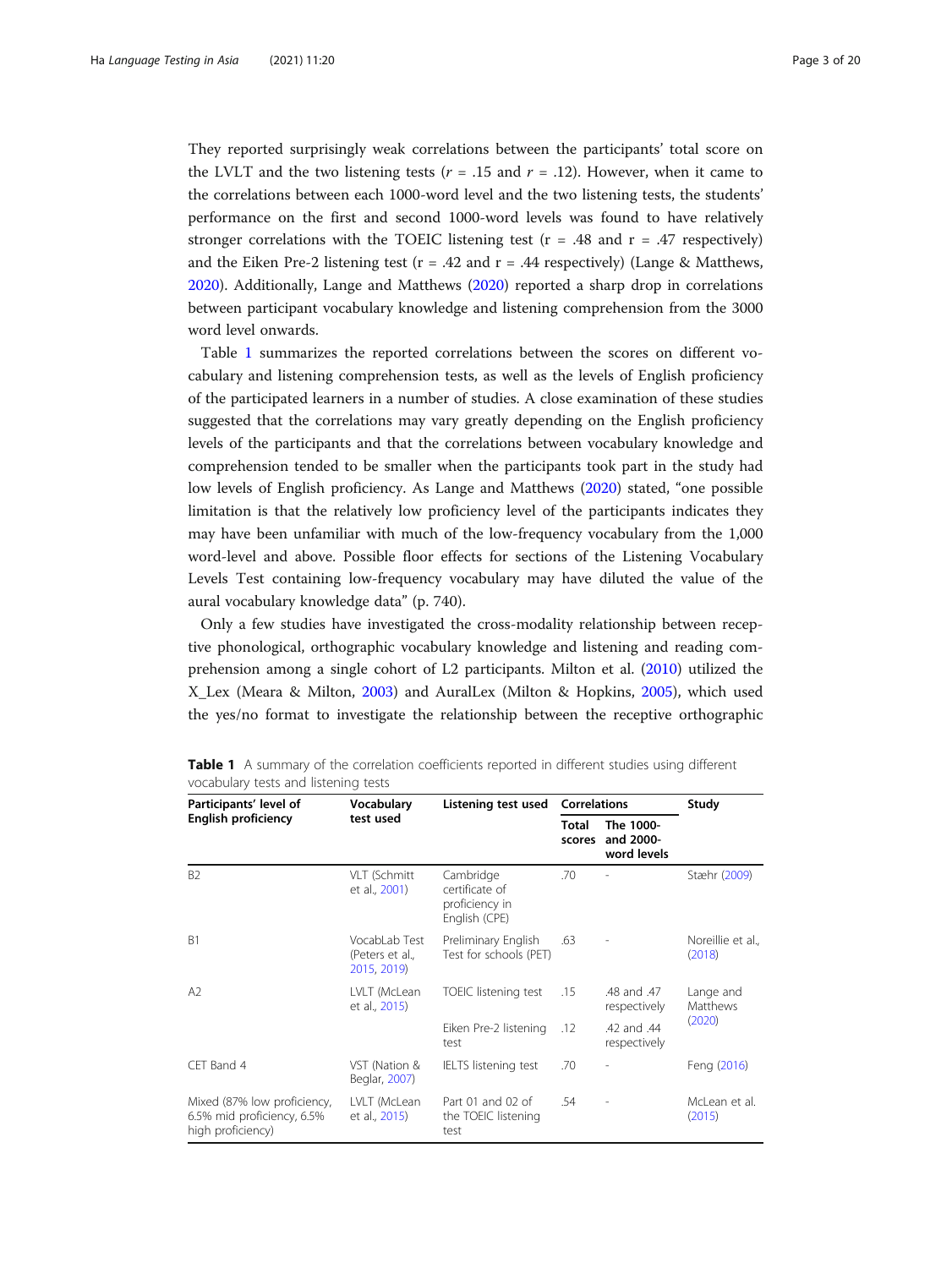and phonological vocabulary sizes of 30 ESL learners and their performance on the IELTS listening, reading, writing, and speaking subtests. Their results showed that learners' orthographic vocabulary knowledge significantly correlated with their scores on the reading and writing subtests (.70 and .76 respectively) but produced weaker correlations with the listening  $(r = .48)$  and speaking  $(r = .35)$  test scores. On the other hand, the aural vocabulary knowledge was reported to have low correlations with the reading  $(r = .22)$  and writing  $(r = .44)$  tests but strong correlations with the listening and speaking subtests at .67 and .71 correspondingly (Milton et al., [2010\)](#page-18-0). Although their findings did make a significant contribution to the understanding of the relationship between vocabulary knowledge and language subskills, the study had two underlying limitations. First, the fact that only a very small number of participants took part in the study ( $N = 30$ ) could have greatly weakened the arguments and even made the conclusions inconclusive. Second, the yes/no format of the test was believed to have only suggested the examinees' knowledge of the target words' existence, and it was uncertain to what extent the test takers know the meaning of the target words (McLean et al., [2015\)](#page-18-0).

In a more recent attempt to address the cross-modality issue, Cheng and Matthews's [\(2018](#page-18-0)) study of 250 EFL students reported strong and moderate correlations between productive phonological vocabulary knowledge and listening  $(r = .71)$ and reading  $(r = .46)$  comprehension, and similarly strong correlations between productive orthographic word knowledge and listening  $(r = .55)$  and reading  $(r = .57)$ comprehension. Although Cheng and Matthews [\(2018](#page-18-0)) measured multiple aspects of vocabulary knowledge and L2 reading and listening among a single, large cohort of L2 participants, what the study really reflected was the relationship between productive phonological and orthographic knowledge of vocabulary and receptive L2 subskills. As a result, none of the reviewed studies has really investigated the relationship between receptive aural and orthographic vocabulary knowledge and listening and reading comprehension among a single large group of L2 learners.

Another under-researched area is the relationship between academic vocabulary and academic listening and reading (Matthews & Cheng, [2015](#page-18-0)). Research has proven the importance of academic vocabulary in the comprehension of academic texts. The AWL was found to account for approximately 10% of the running words in academic texts (Coxhead, [2000](#page-18-0)) and 4.41% in academic lectures and seminars (Dang & Webb, [2014](#page-18-0)). Dang and Webb's [\(2014\)](#page-18-0) corpus-driven study that investigated the lexical profile of the British Academic Spoken English (BASE) corpus highlighted that the knowledge of the most frequent 3000 word families in the BNC word list plus the AWL could provide a 95% coverage of academic spoken English. In contrast, without the knowledge of the AWL, learners would need to be familiar with the most frequent 4000 word families in the BNC word list to obtain a 95% coverage (Dang & Webb, [2014\)](#page-18-0). Their findings also suggested that the impact of the AWL on the coverage of academic spoken English decreased as vocabulary level went up and that such impact could only be deemed significant for the first two or three 1000-word levels.

While the previous studies gave a comprehensive view on the relationship between vocabulary levels, lexical coverage and listening and reading comprehension (Cheng & Matthews, [2018](#page-18-0); Milton et al., [2010](#page-18-0); Stæhr, [2009\)](#page-19-0), the importance of the academic vocabulary in tests of English for academic purposes seemed to be left untouched. The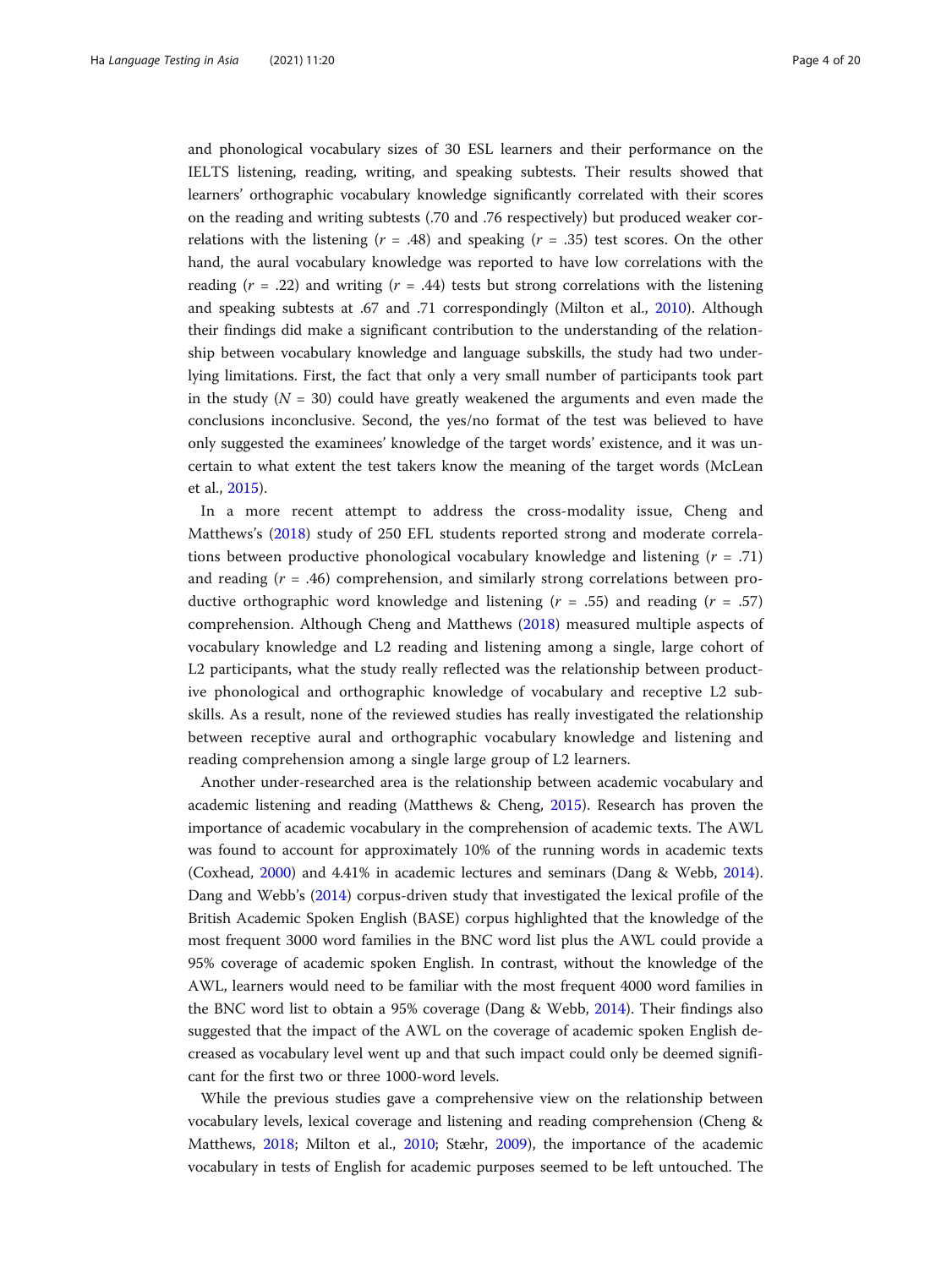researchers' justification for excluding the AWL from data analysis was that the words in the AWL came from various word levels and thus should not be viewed as a distinct word level and an addition to the learners' vocabulary size (Laufer & Ravenhorst-Kalovski, [2010;](#page-18-0) Stæhr, [2009](#page-19-0)). While the argument is scientifically evident and acceptable to some extents, the impact of the AWL on the text coverage of first and second 1000-word levels is indeed significant and should not be overlooked. The present study involves the use of the LVLT, which also contains a 30-item level for the AWL. The researcher utilized the academic word level in the LVLT to examine the relationship between academic vocabulary knowledge and academic listening and reading.

## Research questions

The present study's objective is to shed light upon the relationship between different dimensions of receptive vocabulary knowledge and receptive language skills. In particular, the research seeks to answer the following questions:

- 1. What is the relationship between aural and orthographic knowledge of vocabulary and academic listening and reading comprehension?
- 2. How much vocabulary is needed for adequate academic listening and reading comprehension?
- 3. What is the relationship between academic vocabulary and academic listening and reading comprehension?

## Methodology

## Participants

The participants were 234 Vietnamese EFL second year non-English majors at a highlyranked public university in Ho Chi Minh City, Vietnam. Convenience sampling was applied. The participants were the students in 8 Business English classes which the researcher was the lecturer-in-charge. The participants' ages ranged from 20 to 23. None of the participants had lived in a country where English is the official language. At the time of data collection, all of the participants had studied English for at least 9 years and had completed three out of four compulsory business English courses at their university. The participants' English education background and their IELTS scores suggested an average English language proficiency level of B1.

## Instruments

The participants were given four paper-and-pencil tests: A Vietnamese version of the Listening Vocabulary Levels Test (Ha, [in press;](#page-18-0) McLean et al., [2015](#page-18-0)), an Updated Vocabulary Levels Test (Webb et al., [2017](#page-19-0)), an IELTS listening comprehension test, and an IELTS academic reading comprehension test.

## The Vietnamese listening vocabulary levels test

In an attempt to develop an instrument for the measurement of phonological knowledge of vocabulary, McLean et al. ([2015](#page-18-0)) created the Listening Vocabulary Levels Test (LVLT). The test assesses learners' knowledge of the 1000, 2000, 3000, 4000, and 5000 word frequency levels in Nation's [\(2012,](#page-19-0) cited in McLean et al., [2015](#page-18-0)) BNC/COCA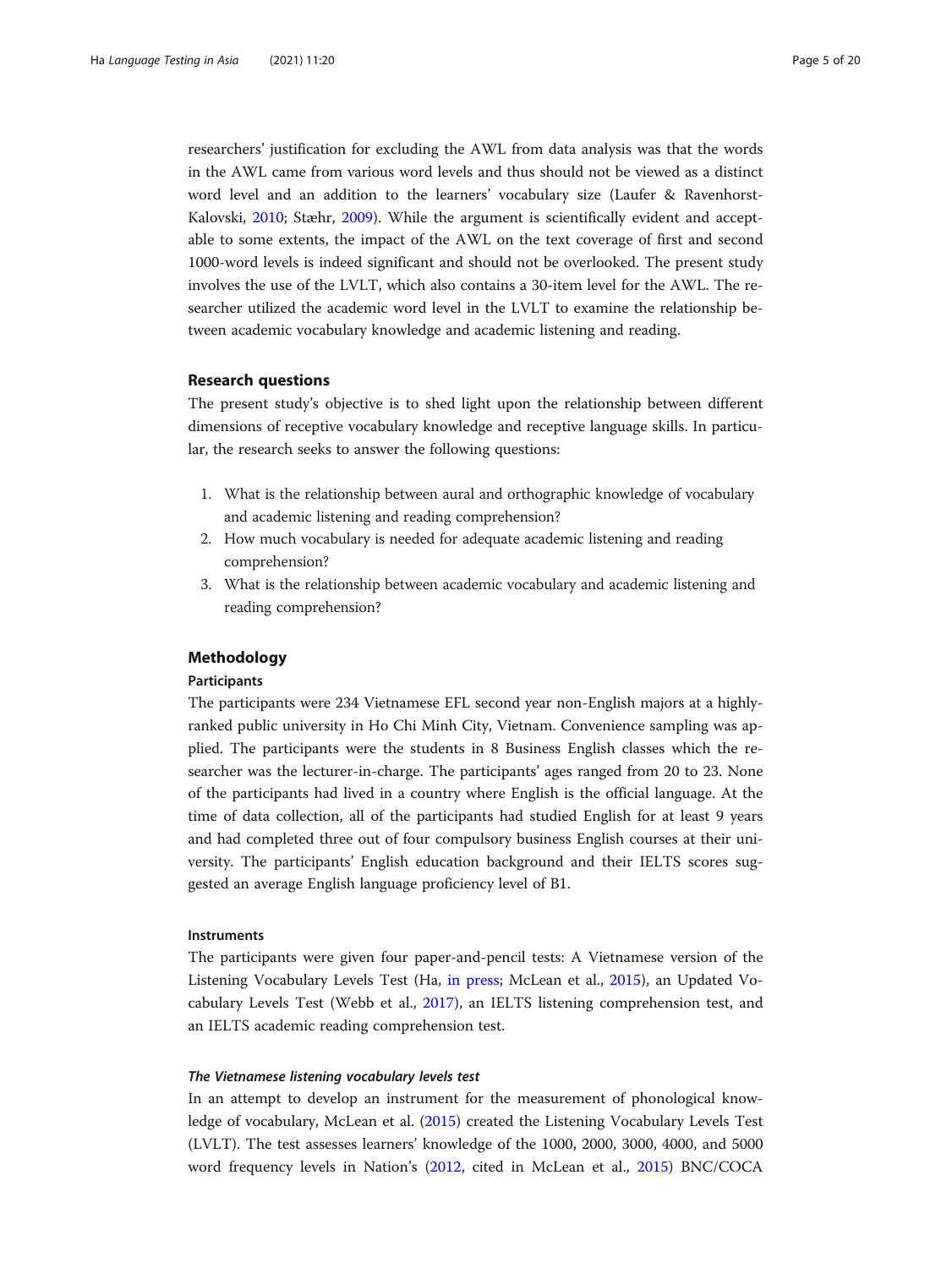word list, the test also contains a 30-item academic vocabulary level from the AWL (Coxhead, [2000](#page-18-0)). The test is believed to outperform other tests of aural vocabulary knowledge which are Fountain and Nation's [\(2000](#page-18-0)) graded dictation test and the Aural-Lex created by Milton and Hopkins ([2005](#page-18-0)) thanks to four reasons. First, each target word is followed by a context defining sentence that provides extra information on the word's part of speech and its contextualized meaning, which support examinees in accessing the meaning of the target word (Henning, [1991,](#page-18-0) cited in McLean et al., [2015](#page-18-0)). Second, test takers can listen to the target word and the context defining sentence only once, which is representative of the level of difficulty demanded in most listening situations (Buck, [2001,](#page-18-0) pp. 170-171, cited in McLean et al., [2015](#page-18-0)). Third, the LVLT inherits the 4-option multiple-choice format of the Vocabulary Size Test (Nation & Beglar, [2007](#page-19-0)), which investigates a deeper depth of vocabulary knowledge, as distinct from the shallow knowledge of the word's existence (McLean et al., [2015\)](#page-18-0). Finally, the four option are given in the test taker's first language, which is believed to eliminate all the measurement errors caused by other constructs such as L2 reading ability and comprehension, which would lead to higher validity and reliability compared to monolingual vocabulary tests (McLean et al., [2015\)](#page-18-0). The options in the LVLT were translated to develop a Vietnamese bilingual version of the test (Ha, [in press\)](#page-18-0). Both the Japanese and Vietnamese versions of the LVLT satisfied three major validating requirements. First, the test items displayed very good fit to the Rasch model and presented sufficient spread of difficulty. Second, the items showed very strong unidimensionality and were free of local dependency. Third, both versions of the LVLT presented a high degree of generalizability and was proven to strongly correlate with the TOEIC and IELTS listening tests (Ha, [in press](#page-18-0); McLean et al., [2015](#page-18-0)). The present study employed the Vietnamese LVLT to measure learners' receptive phonological knowledge of vocabulary.

## The updated vocabulary levels test

The Updated Vocabulary Levels Test (UVLT) created by Webb et al. ([2017](#page-19-0)) was used as an instrument for the measurement of learners' receptive orthographic vocabulary knowledge. The UVLT inherits the VLT's matching format with 10 3-item clusters per vocabulary level and the proportion of 15 nouns, 9 verbs, and 6 adjectives per word level (Webb et al., [2017\)](#page-19-0). Three improvements were made to cover the limitations of Schmitt et al.'s ([2001](#page-19-0)) VLT. Firstly, Webb et al. ([2017](#page-19-0)) used Nation's ([2012](#page-19-0), cited in Webb et al., [2017\)](#page-19-0) BNC/COCA word list as the source of test items for the UVLT in replacement of the outdated items in the VLT which were derived from texts from the 1930s to the 1940s. Secondly, Webb et al. ([2017](#page-19-0)) omitted the 10,000 and academic word levels and added the 1000- and 4000-word levels, introducing a new format of five word levels of 1000, 2000, 3000, 4000, and 5000. Webb et al. [\(2017](#page-19-0)) believed that the first five 1000-word levels were the most useful to provide a lexical profile of the learners and that knowledge of the 10,000-word level could be better depicted by a vocabulary size test. They also argued that the value of the words in the AWL varied greatly depending on the sublists that they belonged and knowledge of the words in each sublist should be measured separately. Lastly, the presentation of the test items was also changed for better test experience. Webb et al. ([2017](#page-19-0)) organized the items in a table-like grid in which the test items were presented in bold horizontally and the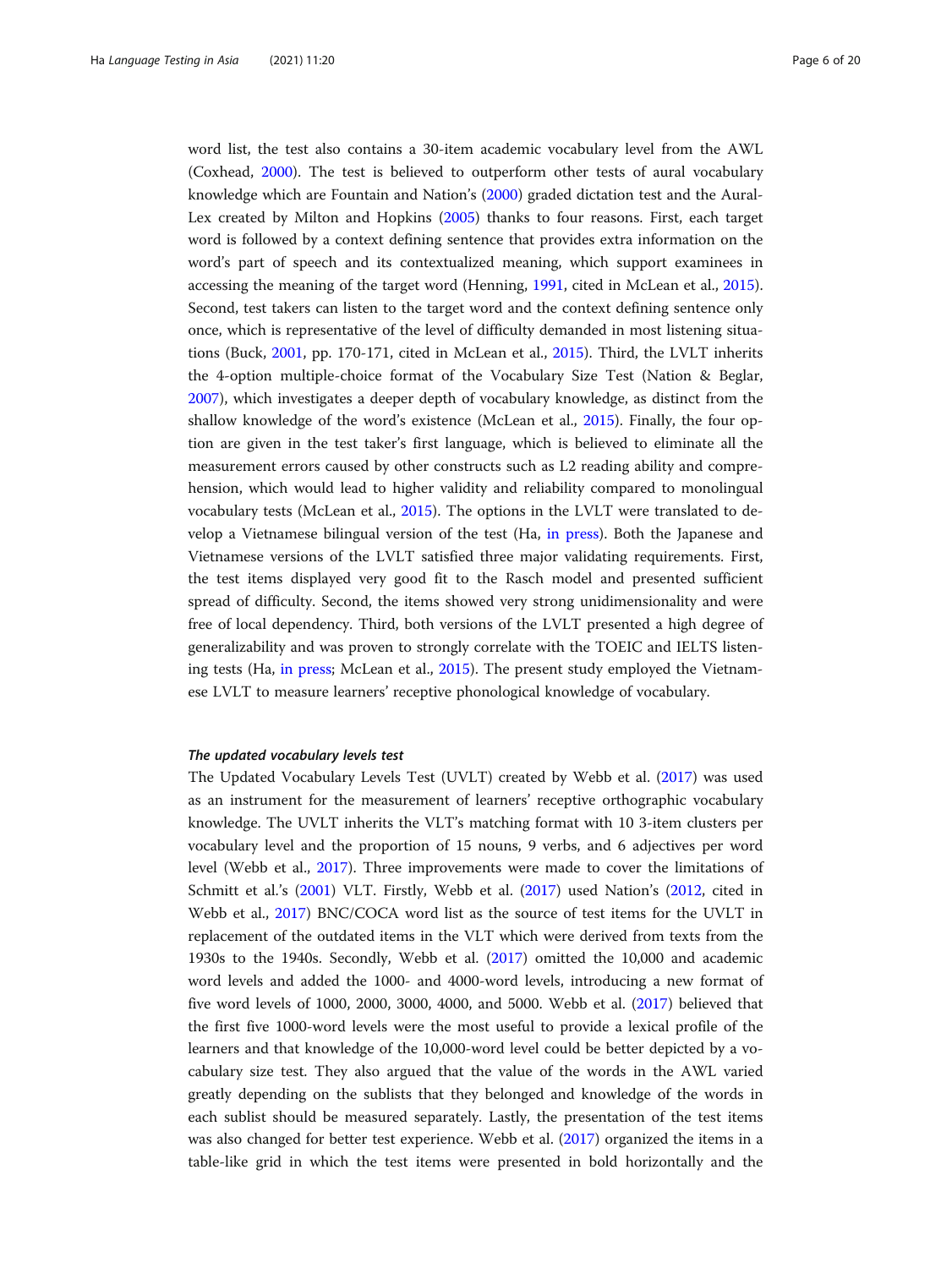definitions were presented vertically, in this way, test takers could simply check the correct item box for each definition, instead of having to write down the number of the item.

## Listening comprehension test

The International English Language Testing System (IELTS) is a standardized English test globally used for assessing English language proficiency of the test takers in various contexts such as education, employment, and immigration (Fernandez, [2018\)](#page-18-0). The IELTS was jointly developed by the British Council, The University of Cambridge Local Examination Syndicate (UCLES) and IDP Education Australia (Pearson, [2019;](#page-19-0) Quaid, [2018](#page-19-0)). The IELTS listening test is made up of 40 questions divided into four major sections. Sections 1 and 2 include a conversation and a monolog with transactional purposes; sections 3 and 4 comprise a discussion dialog and a monolog in academic contexts. The examinees hear the audio recording only once for each section. A test section may consist of different question types ranging from multiple-choice questions, sentence completion tasks or information transfer tasks, etc., which requires different cognitive processes and assesses various aspects of listening skills, from listening fluency to listening comprehension.

## Reading comprehension test

The IELTS in its current state offers two distinct reading tests, the general training module and the academic module. While the former is designed for employment and immigration purposes and assesses "basic survival skills in a broad social and educational context," the latter is for higher education and professional purposes and assesses "the English language skills required for academic study or professional recognition" (IELTS, [2007,](#page-18-0) p. iii, cited in Moore et al., [2011\)](#page-18-0). Similar to the IELTS listening test, the IELTS academic reading test is composed of three major sections, with a total of 40 questions. Each section also consists of more than one test format, assessing different aspects of reading skills and mental processing.

## Procedure

## Data collection

The four tests were administered to the participants in two 90-min sessions. The students completed the Vietnamese version of the LVLT and the UVLT in the first week of the class. In the following week, the IELTS listening and reading comprehension tests were administered. In the first week, 311 students completed and satisfied the data collection requirements for the LVLT and UVLT. In fact, the research was originally expected to report data from 311 participants. However, in the second week, only 234 students satisfied the data collection requirements for the IELTS listening and reading tests. All the students were well informed of the relevance and objectives of the study as well as the confidentiality, anonymity, and security of the collected data. The Vietnamese version of the LVLT and the IELTS listening comprehension tests were administered through speakers. Sound checks confirmed that all the instructions and test items were clearly heard, and at no time did the researcher and the participants encountered any difficulties hearing the recordings.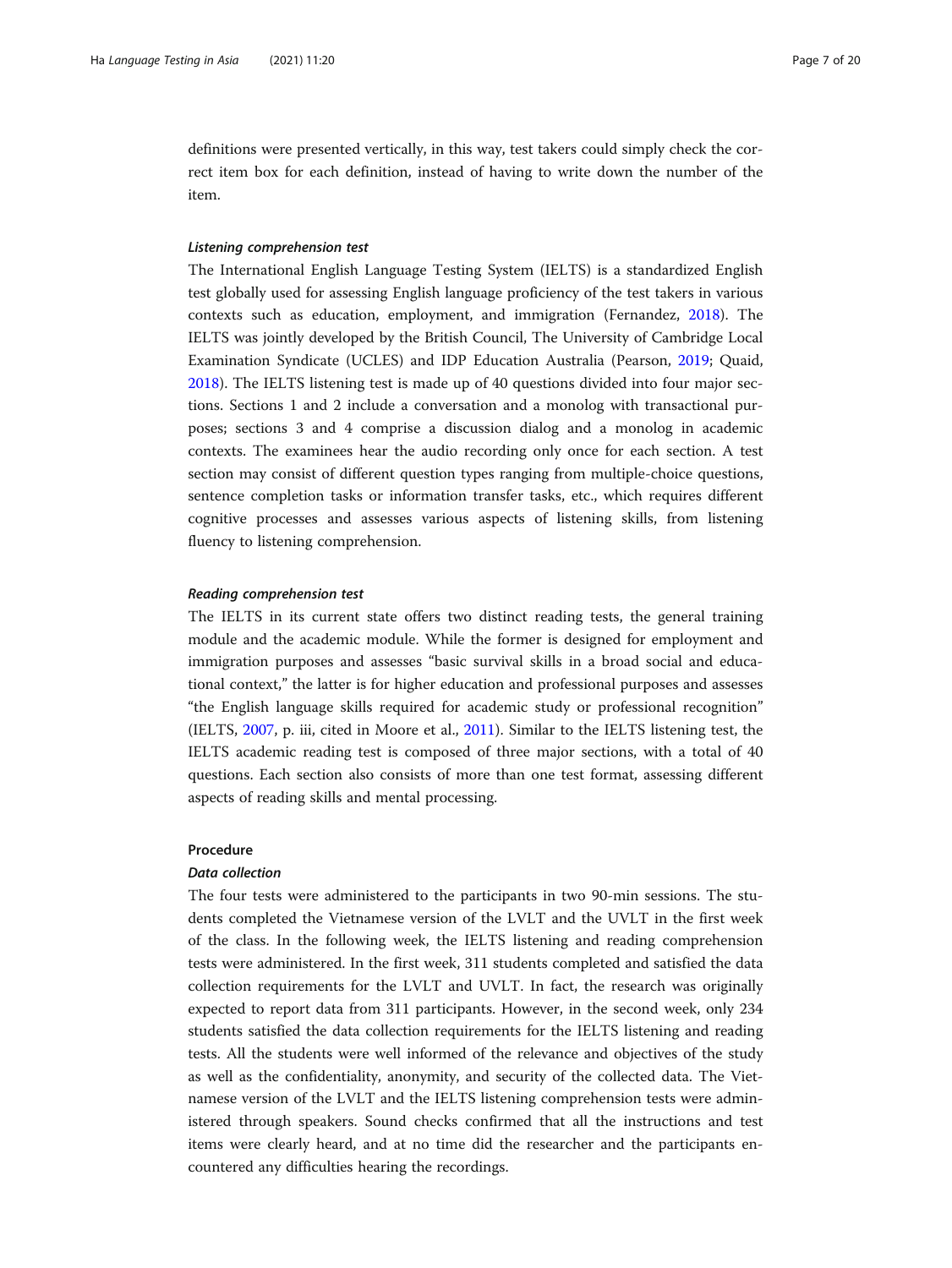## Data analysis

Firstly, a method for identifying learners' vocabulary size must be decided. The present study applied Laufer and Ravenhorst-Kalovski's ([2010](#page-18-0)) method for examining learners' vocabulary size, with a small modification. Items in the five 1000-word levels represented the knowledge of 5000 word families. Therefore, each point scored on the UVLT and LVLT represented knowledge of  $5000/150 = 33.3$  words and  $5000/120 =$ 41.6 words, respectively, I call it the words per score (WpS) value. Students' vocabulary size was calculated based on their scores on the different levels of the vocabulary tests using the following formula:

Vocabulary size = 
$$
((1k \times 0.8) + (2k \times 0.9) + 3k + (4k \times 1.1) + (5k \times 1.2))
$$
  
× WpS value

For example, based on the formula, if a student scored 23-18-16-10-17 on the five word frequency levels of the LVLT, he or she would have a knowledge of  $((23 \times 0.8) +$  $(18 \times 0.9) + 16 + (10 \times 1.1) + (17 \times 1.2)) \times 41.6 = 3416.6$  word families. Then, students were divided into vocabulary level groups based on their vocabulary size as follows: anyone with vocabulary knowledge from 500 to 1500 word families was placed at 1000 level, those with a score representing 1500-2500 word families were placed at 2000 level, anyone who received vocabulary scores between 2500 and 3500 was placed at 3000 level, those with knowledge of 3500-4500 word families were at 4000 level and participants with knowledge of above 4500 word families were placed at 5000 level. Knowledge of the AWL was analyzed separately.

Secondly, the lexical profile of the input texts from the listening and reading comprehension tests were analyzed by the Vocabprofile program on the Compleat Lexical Tutor website (Cobb, [2000](#page-18-0)). This program currently contains 14 versions including BNC-COCA 1-25k, CLASSIC (GSL/AWL), BNC-COCA Core-4, CEFR–English, BNL, and FRENCH v.5, 1-25k. The present study utilized the BNC-COCA 1-25k version of the program which consists of 25 frequency lists developed from the British National Corpus (BNC) and Corpus of Contemporary American English (COCA) (Nation, [2017](#page-19-0)); each list is comprised of 1000 word families. All proper nouns were excluded from the texts before the analysis was conducted. The lexical frequency analysis, therefore, assumed that the participants understood the proper nouns in the texts. The revised input texts from the listening comprehension test consisted of 3727 tokens, 986 different word types, and 778 different word families. The passages in the IELTS reading test contained 3181 tokens, 1198 different word types, and 973 different word families. In an influential paper, Chujo and Utiyama ([2005](#page-18-0)) suggested that to obtain reliable text coverage information for reading materials, the minimum text length must be at least 1750 words. The texts used in the present study, therefore, satisfied the requirement.

Finally, students' raw scores were imported into SPSS. Data from participants who did not satisfy the requirements for data collection were excluded. Correlation and simple linear regression statistical techniques were applied in the present study. The Durbin Watson statistics were about 1.8 for all the analyses. The maximum Cook's distances were within the acceptable range suggested by Stevens ([2002](#page-19-0)) and Tabachnick and Fidell [\(2001](#page-19-0), [2007\)](#page-19-0). The scatterplot of standardized residuals versus standardized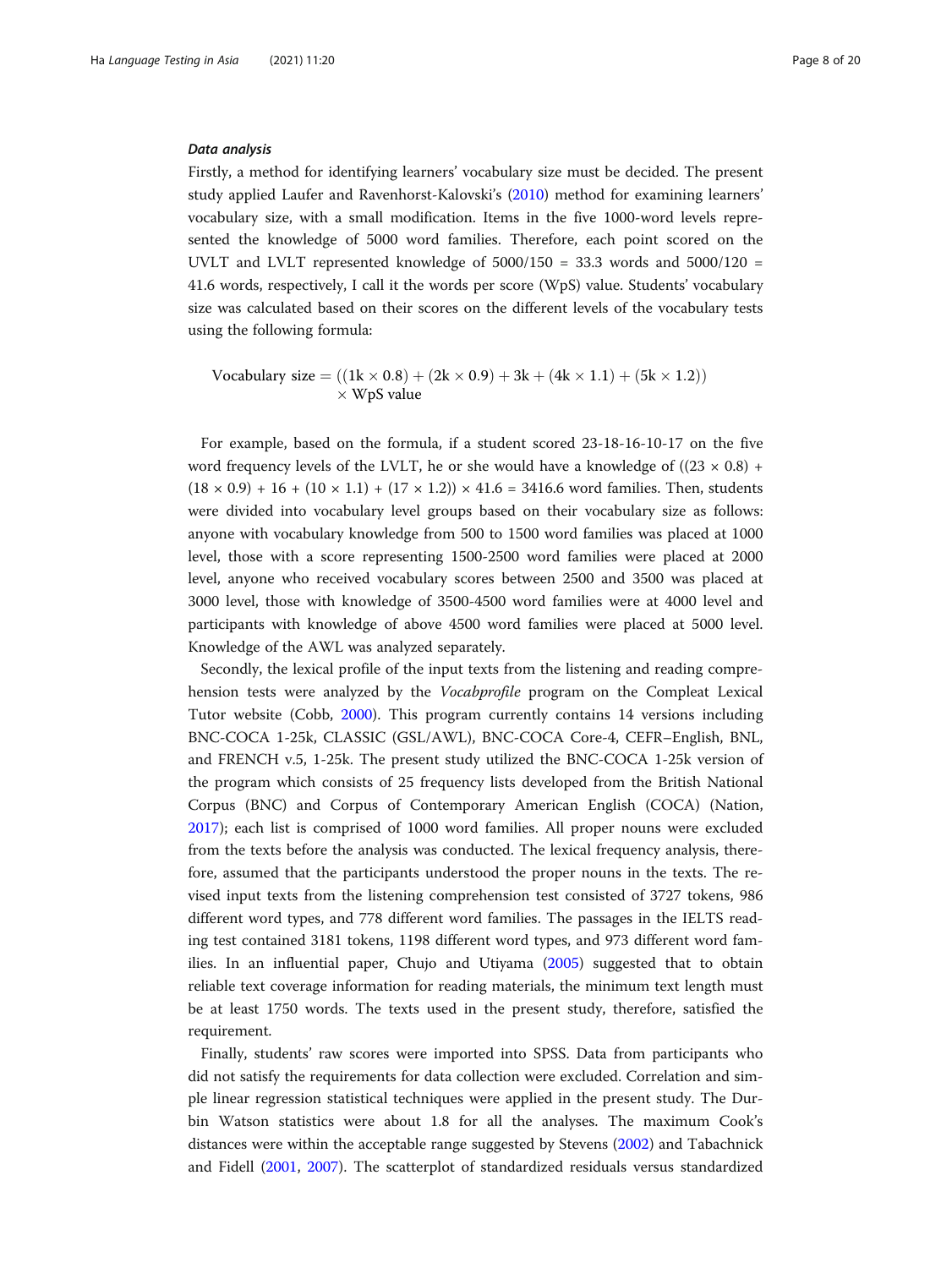predicted values showed that the data met the assumptions of homoscedasticity and linearity.

## Results

## Descriptive and reliability statistics

Table 2 reports the means, standard deviations of the test results, and Cronbach's Alpha reliability coefficients for four tests as a measure of their internal consistency.

As Table 2 shows, none of the mean scores recorded exceeded 60% of the maximum possible score. The large standard deviation suggested a reasonable spread in the scores. Reliability statistics of the two vocabulary levels tests are also high (0.92 and 0.91). The Shapiro-Wilk test of normality showed that the test data are normally distributed. These indicated that a potential ceiling effect was unlikely to be the cause for concern.

The listening and reading comprehension tests presented an appropriate level of difficulty for the test takers and displayed relatively high reliability coefficients of 0.8 and 0.73 respectively. The listening and reading comprehension tests were actual IELTS tests administered in accordance with Cambridge ESOL examination's guidelines. Although the statistics were indeed lower than the average Cronbach' Alpha of 0.88 recorded from the performance of more than 90,000 IELTS examinees by The University of Cambridge Local Examination Syndicate (UCLES) ([2007](#page-19-0), cited in Hashemi & Daneshfar, [2018](#page-18-0)), the reliability coefficients were within an acceptable range (0.7 or above) (Alavi et al., [2018](#page-18-0); Pallant, [2010;](#page-19-0) Phakiti, [2016\)](#page-19-0). Moreover, researchers in the field reported even lower reliability coefficients of 0.6 (Stæhr, [2009\)](#page-19-0) and 0.7 (Feng, [2016](#page-18-0)) for standardized international tests provided by Cambridge ESOL examination. Taken together with the acceptable standard deviation of 6.8 and 8.4 for the listening and reading comprehension tests accordingly, these statistics may be viewed as normal and do not necessarily compromise the quality of the tests.

## Research question 1: What is the relationship between aural and orthographic knowledge of vocabulary and academic listening and reading comprehension?

A Pearson product-moment correlation was run to determine the relationship between the two dimensions of vocabulary knowledge and listening and reading comprehension. Then, a Z test was performed based on Meng et al.'s [\(1992\)](#page-18-0) method to test if there were statistically significant differences in the strength of the correlations between phonological and orthographic knowledge of vocabulary and listening and reading comprehension test scores. The results of the analyses are illustrated in Tables [3](#page-9-0) and [4.](#page-9-0) Four simple linear regression analyses were also conducted to examine the extent to which the independent

| <b>TWATE</b> THE INTEGRITY, Startbard activities is, and remaining coefficiently $y = 25$ T |  |  |  |  |  |
|---------------------------------------------------------------------------------------------|--|--|--|--|--|
| Reliability                                                                                 |  |  |  |  |  |
| .805                                                                                        |  |  |  |  |  |
| .735                                                                                        |  |  |  |  |  |
| .919                                                                                        |  |  |  |  |  |
| .910                                                                                        |  |  |  |  |  |
|                                                                                             |  |  |  |  |  |

**Table 2** Means, standard deviations, and reliability coefficients  $(N - 234)$ 

Note. MPS maximum possible score, LC listening comprehension, RC reading comprehension, LVLT listening vocabulary levels test, UVLT updated vocabulary levels test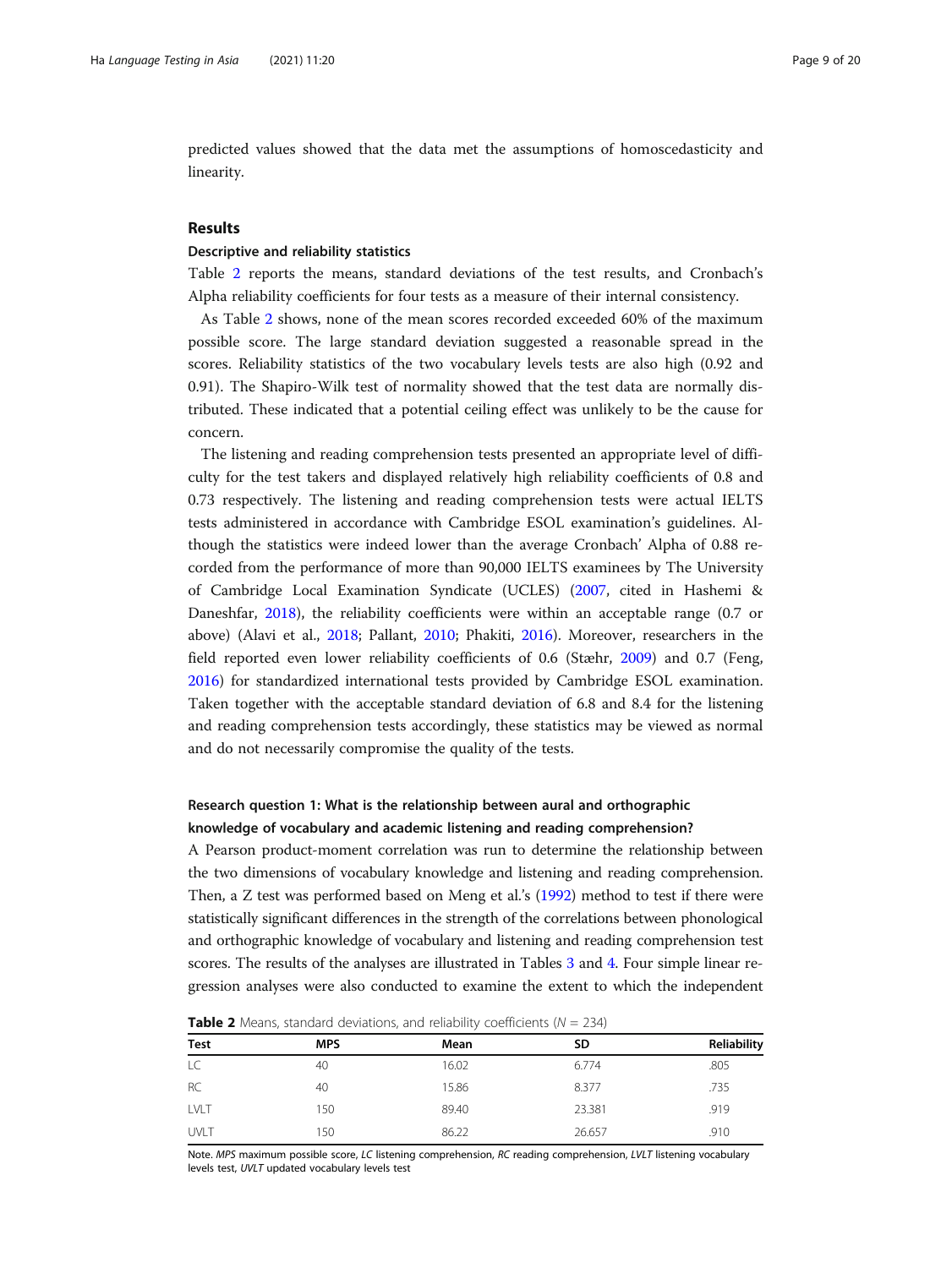| _____       | $\sim$    |           |             |             |
|-------------|-----------|-----------|-------------|-------------|
| <b>Test</b> | LC        | <b>RC</b> | <b>LVLT</b> | <b>UVLT</b> |
| LC          |           | $\,$      |             | $\sim$      |
| RC          | $.689**$  |           | $\sim$      |             |
| LVLT        | $.652***$ | $.609**$  |             |             |
| UVLT        | $.648**$  | $.624***$ | $.886***$   |             |

<span id="page-9-0"></span>Table 3 Pearson correlations among scores on listening and reading comprehension and orthographic and lexical knowledge of vocabulary ( $N = 234$ )

Note. "\*\*" indicates that correlation is significant at 0.01 level (2-tailed). LC listening comprehension, RC reading comprehension, LVLT listening vocabulary levels test, UVLT updated vocabulary levels test

variables of aural and lexical vocabulary knowledge can explain the variance in the dependent variables of listening and reading comprehension. Overall, there were positive correlations between vocabulary test scores and listening and reading comprehension, phonological, and orthographic knowledge of vocabulary were also found to be strongly correlated at nearly .90. The correlations were statistically significant at  $p < .01$  level. Relatively high correlations (approx. .65) were found between aural and orthographic vocabulary knowledge and listening comprehension. The two vocabulary level tests produced slightly lower correlations (.61 and .62) with reading comprehension. The Z test showed no statistically significant difference between the correlations ( $p > .05$ ). Therefore, according to the results of this analysis, the two dimensions of vocabulary knowledge must be regarded as being equally correlated to listening and reading comprehension.

The simple linear regression analyses indicated that the students' scores on the LVLT could explain up to 43% and 37% of the variance in the listening and reading test respectively. Students' scores on the UVLT were also found to predict up to 42% and 39% of the variance in the IELTS listening and reading test correspondingly. Results from the analyses suggested significant relationships between phonological and orthographic vocabulary knowledge and academic listening and reading comprehension ( $p < .001$ ).

## Research question 2: How much vocabulary is needed for adequate academic listening and reading comprehension?

To examine the relationship between vocabulary knowledge and listening and reading comprehension, the lexical profile of the input texts was compared against students' test scores on the two vocabulary tests and the IELTS listening and reading comprehension tests.

The results of the lexical frequency analyses of the input texts from the listening and reading tests are presented in both Tables [5](#page-10-0) and [6](#page-10-0). According to the analysis, the first 1000-word level covered approximately 86% and 75% of the running words in the texts from the listening and reading tests respectively. It is clear that the passages in the IELTS reading comprehension test were more lexically demanding than the input texts from the listening test. While it only took the first three 1000-word levels in the BNC/

| <b>Table 4</b> Difference between correlations |
|------------------------------------------------|
|------------------------------------------------|

|      |          | RC        |      | p (1-tailed) | $p(2-tailed)$ |
|------|----------|-----------|------|--------------|---------------|
| LVLT | 652**    | $.609***$ | 1.13 |              | .26           |
| UVLT | $.648**$ | $.624***$ | .633 | .26          | .53           |

Note. "\*\*" indicates that correlation is significant at 0.01 level (2-tailed). LC listening comprehension, RC reading comprehension, LVLT listening vocabulary levels test, UVLT updated vocabulary levels test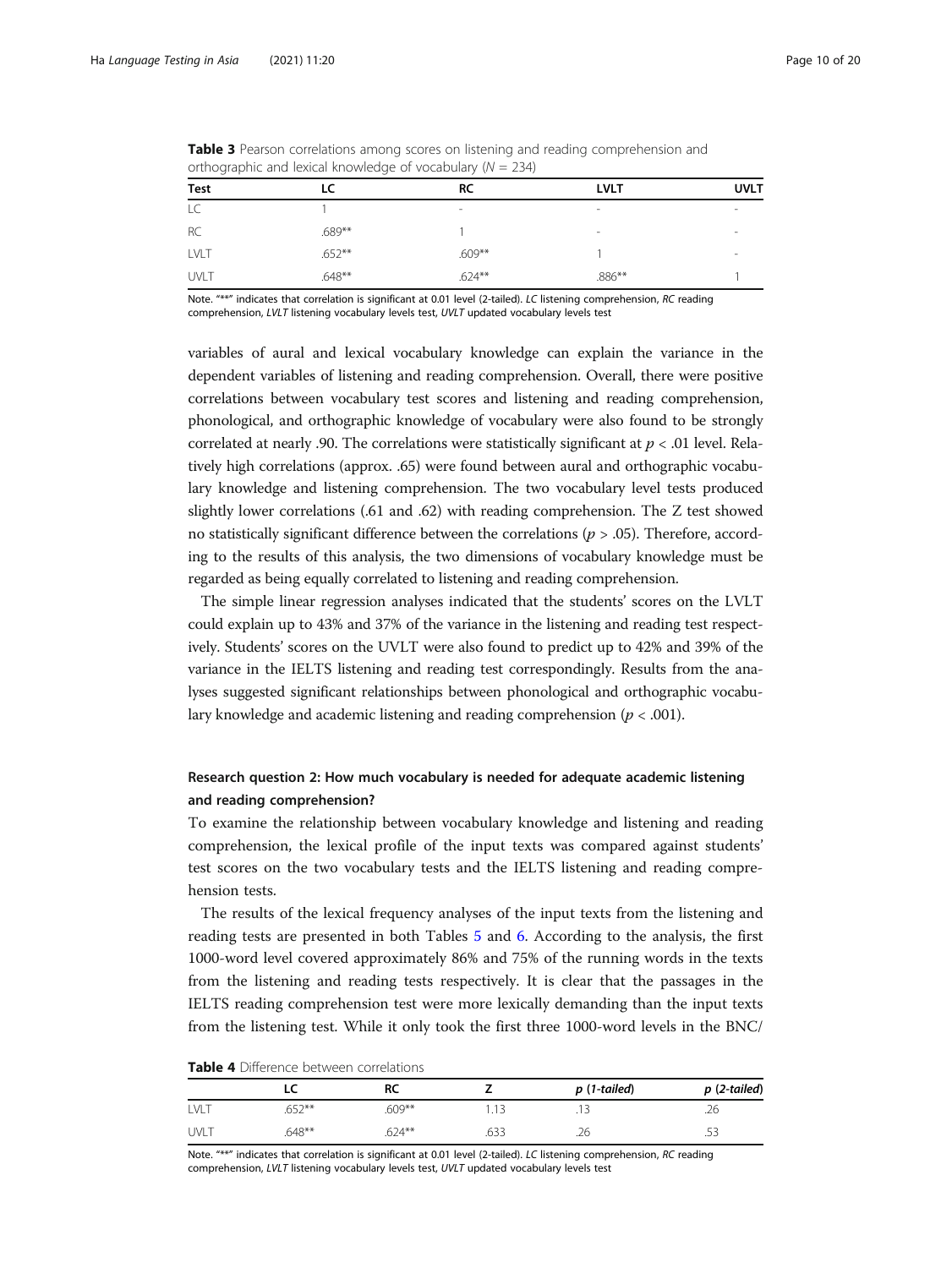| Vocabulary    | No. of   | <b>IELTS listening</b> |              | <b>IELTS</b> reading |              |  |
|---------------|----------|------------------------|--------------|----------------------|--------------|--|
| level         | students | Lexical coverage       | Mean score   | Lexical coverage     | Mean score   |  |
| 1000          | 9        | 86.4%                  | 8.2 (20.5%)  | 75.2%                | 5.3 (13.3%)  |  |
| 2000          | 48       | 92.8%                  | 11.5 (28.8%) | 85.1%                | 11 (27.5%)   |  |
| 3000          | 121      | 95.9%                  | 15.8 (39.5%) | 91%                  | 15.3 (38.3%) |  |
| 4000          | 51       | 97.6%                  | 21.2 (53%)   | 94%                  | 22.4 (56%)   |  |
| 5000          | 5        | 98.1%                  | 27.2 (68%)   | 95.3%                | 29 (72.5%)   |  |
| 6000          |          | 98.7%                  |              | 97.5%                |              |  |
| 7000          |          | 98.9%                  |              | 98.1%                |              |  |
| 8000          |          | 99.1%                  |              | 98.6%                |              |  |
| 9000          |          | 99.3%                  |              | 98.8%                |              |  |
| 10,000-20,000 | ÷,       | 99.5-99.7%             |              | 99-99.4%             |              |  |
| Off list      | ۰        | 0.3%                   |              | 0.6%                 |              |  |

<span id="page-10-0"></span>Table 5 Relationship between the LVLT score, lexical coverage, listening and reading comprehension

Note. LVLT Listening Vocabulary Test

COCA word list (Nation, [2017](#page-19-0)) to cover 95% of the running words in the listening texts, knowledge of the most frequent 5000 word families was required to provide 95% coverage of the words in the reading passages. Coincidentally, the most frequent 5000 word families in the BNC/COCA word list were also found to make up 98% of the words in the listening texts. Students who wished to be familiar with 98% of the words in the reading passages would need to have a knowledge of the most frequent 8000 word families in the BNC/COCA word list.

Tables 5 and 6 also display the number of students who managed to be classified into different vocabulary level groups and their mean IELTS listening and reading scores. As mentioned earlier, the participants were divided into groups based on their vocabulary size by intervals of 1000 word families. Therefore, if, for instance, 4000 word families covered 94% of a text, then learners with the knowledge of 4000 word families were supposed to understand a corresponding percentage of this text (Laufer & Ravenhorst-Kalovski, [2010\)](#page-18-0). Overall, it could be seen that the number of students in the vocabulary level groups formed a pyramid-like

| Vocabulary    | No. of   | <b>IELTS listening</b> |              | <b>IELTS</b> reading |              |
|---------------|----------|------------------------|--------------|----------------------|--------------|
| level         | students | Lexical coverage       | Mean score   | Lexical coverage     | Mean score   |
| 1000          | 25       | 86.4%                  | 8.7 (21.8%)  | 75.2%                | 8.5 (21.3%)  |
| 2000          | 68       | 92.8%                  | 12.1 (30.3%) | 85.1%                | 10.3 (25.8%) |
| 3000          | 92       | 95.9%                  | 17.8 (44.5%) | 91%                  | 17.9 (44.8%) |
| 4000          | 40       | 97.6%                  | 21.1 (52.8%) | 94%                  | 22.4 (56%)   |
| 5000          | 9        | 98.1%                  | 24.7 (61.8%) | 95.3%                | 28.2 (70.5%) |
| 6000          |          | 98.7%                  |              | 97.5%                |              |
| 7000          |          | 98.9%                  |              | 98.1%                |              |
| 8000          |          | 99.1%                  |              | 98.6%                |              |
| 9000          | L.       | 99.3%                  |              | 98.8%                |              |
| 10,000-20,000 |          | 99.5-99.7%             |              | 99-99.4%             |              |
| Off list      |          | 0.3%                   |              | 0.6%                 |              |

**Table 6** Relationship between the UVLT score, lexical coverage, listening and reading comprehension

Note. UVLT Updated Vocabulary Test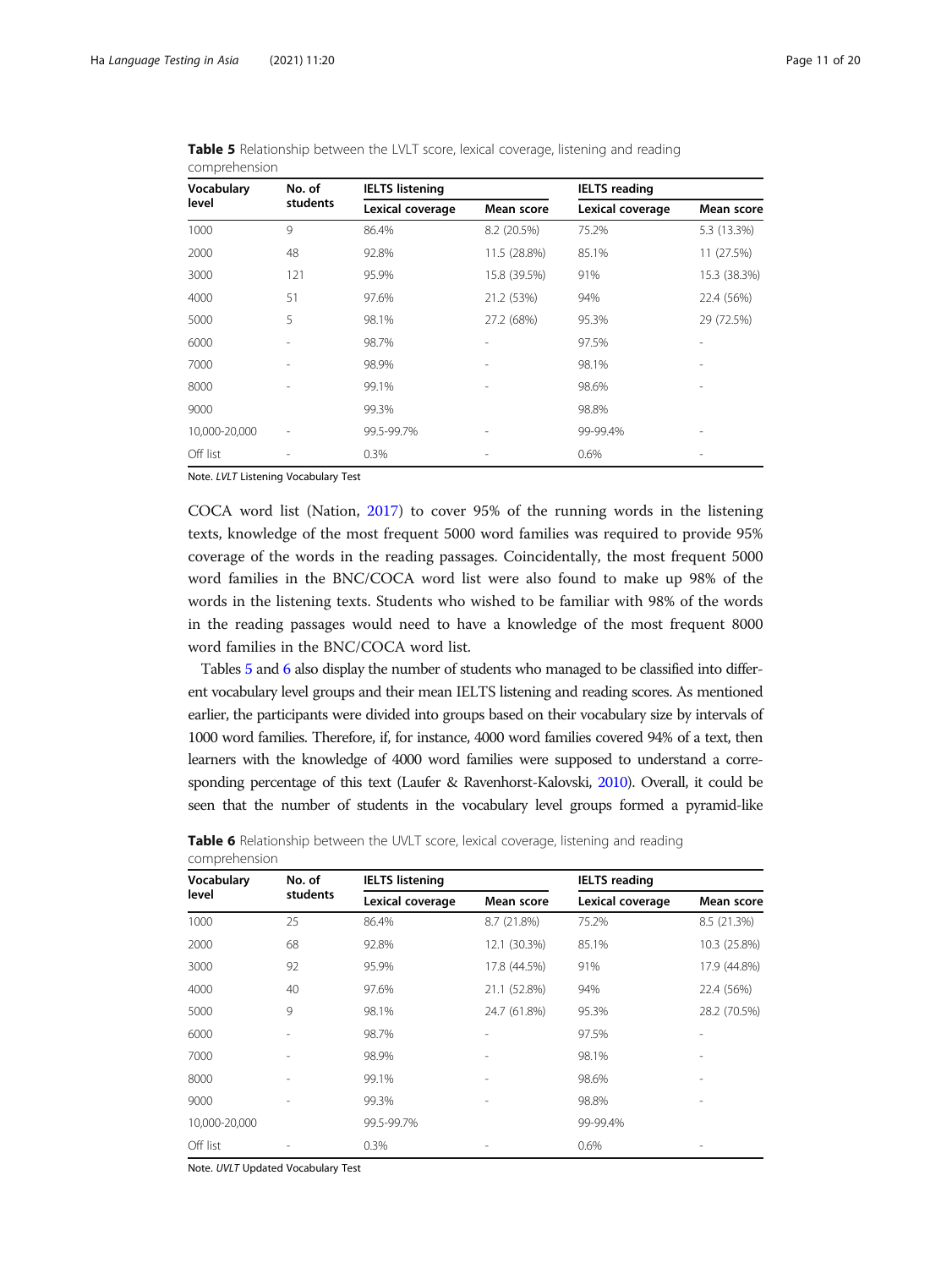distribution where the proportion of participants was largest at the center and gradually decreased as the levels moved to the sides. This shape of distribution was in line with the participants' average levels of English proficiency.

The relationship between vocabulary knowledge and listening and reading comprehension are also illustrated in Tables [5](#page-10-0) and [6](#page-10-0). Interestingly, despite the great difference in the input texts' lexical demands, students' scores on the IELTS reading and listening tests did not seem to significantly differ. This is especially observable for the 2000, 3000, and 4000 vocabulary levels where differences greater than 5% were not spotted. Opposite to the pyramid-like distribution of participants across the vocabulary levels, we could clearly see an upward tendency of students' mean IELTS listening and reading scores, which were directly proportional to the increase of vocabulary levels. On average, an increase of 1000 word families raised the IELTS scores by 10%. However, this did not hold true for the lexical coverage of the input texts as less coverage was increased by each additional 1000 word families. One way to look at this is that each increase of 1000 word families took the learners one step closer to the optimal coverage of 95% or 98%.

It is interesting to see that both the tests of phonological and orthographic vocabulary indicated similar degree of listening and reading comprehension, especially when it is examined through the lens of IELTS band scores. For instance, both the LVLT and UVLT suggested that the 1000 level groups would score less than 10 on the listening and reading tests, which were equivalent to IELTS band scores of 3.5 or less. According to the analyses, students who knew the most frequent 2000 word families would be able to answer correctly 10-11 items in the reading tests and 11-12 items in the listening tests, which suggested an IELTS band score of 4.0. Students in 3000 level groups were shown to be likely to obtain 15-17 in both tests, which indicated an IELTS band score of 5.0. Knowledge of the most frequent 4000 word families strongly suggested an IELT S band score of 5.5, which was reflected in the consistent 21-22 scores of both the vocabulary level groups measured by different vocabulary tests. The 5000 level vocabulary group showed a range of 24-27 scores for the IELTS listening test and 28-29 for the academic reading test. While 24-27 was a wide range and could signal two possible band scores of 6.0 and 6.5, answering correctly 28-29 items on the IELTS listening and academic reading tests reliably highlighted the IELTS band score of 6.5.

## Research question 3: What is the relationship between academic vocabulary and academic listening and reading comprehension?

To answer the research question, a Pearson product-moment correlation was run to determine the relationship between the knowledge of different word levels in the LVLT and academic listening and reading comprehension. The results of the analysis are presented in Table [7](#page-12-0). Two simple linear regression analyses were also conducted to examine the extent to which the independent variable of academic vocabulary knowledge can predict the variance in the dependent variables of academic listening and reading comprehension. In addition, students were divided into different groups based on their scores on the academic word level in the LVLT by intervals of 5 points. Then, their mean scores on the IELTS listening and reading tests were examined to see if there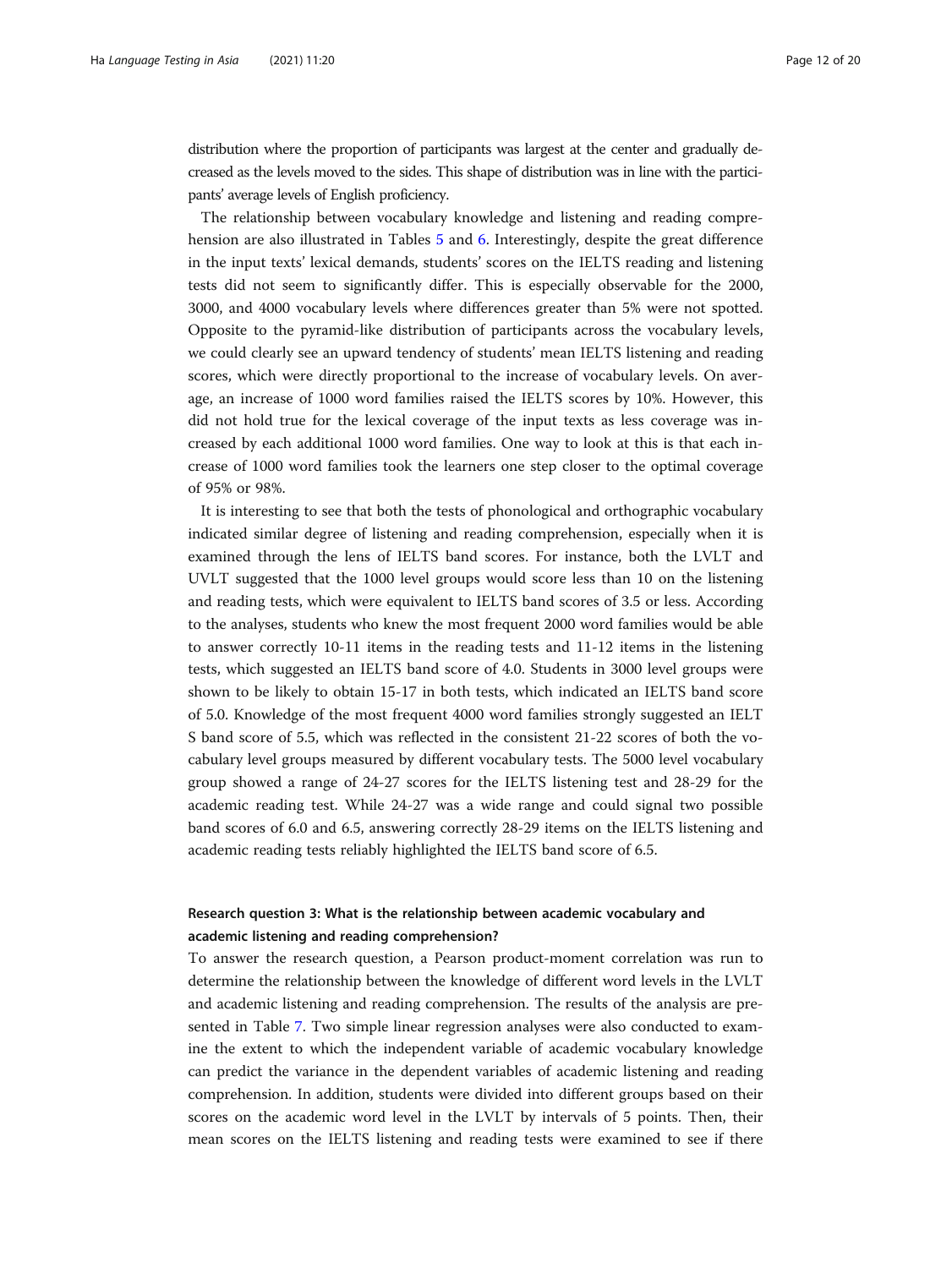|            | <b>IELTS listening test</b> | <b>IELTS</b> reading test |
|------------|-----------------------------|---------------------------|
| 1000 level | $455***$                    | $.395***$                 |
| 2000 level | .593**                      | $.530***$                 |
| 3000 level | $.571***$                   | $.543**$                  |
| 4000 level | .582**                      | $.551***$                 |
| 5000 level | $.472***$                   | $.485***$                 |
| AWL level  | $.648**$                    | .595**                    |

<span id="page-12-0"></span>Table 7 Pearson correlations among scores on listening and reading comprehension and different word levels in the LVLT  $(N = 234)$ 

Note. "\*\*" indicates that correlation is significant at 0.01 level (2-tailed) (N = 234), AWL Academic Word List

were any changes in academic listening and reading comprehension as knowledge of academic vocabulary went up. The findings are illustrated in Table 8.

Statistically significant correlations of .65 and .60 were found between academic vocabulary knowledge and academic listening and reading comprehension respectively. Moreover, it can be seen that knowledge of academic vocabulary had stronger correlations with reading and listening comprehension than knowledge of any other word level. The simple linear regression analyses showed significant relationships between academic word knowledge and academic listening and reading comprehension ( $p <$ .001). Results from the analyses also indicated that students' scores on the academic level in the LVLT could predict up to 42% and 35% of the variance in the IELTS listening and reading test scores correspondingly.

Overall, Table 8 shows a strong relationship between knowledge of academic vocabulary and academic listening and reading. On average, an increase of 5 points in the academic word level would raise the IELTS band scores on the listening and academic reading tests by 0.5. More notably, the mastery of the academic vocabulary level, which was indicated by the threshold of 26 correct answers out of 30 items (Schmitt et al., [2001\)](#page-19-0), would suggest an IELTS band score of 6.0 for both the listening and reading tests.

## Discussion

The present study confirmed the strong correlation between orthographic and phonological knowledge of vocabulary ( $r = .88$ ) and highlighted the significant relationships between phonological and orthographic knowledge of vocabulary and reading and listening comprehension. In general, the results indicated that both orthographic and phonological knowledge of vocabulary were strongly correlated with academic listening

**Table 8** Relationship between academic vocabulary knowledge and academic listening and reading comprehension

| <b>AWL</b><br>score | No. of   | <b>IELTS listening</b>  |            | <b>IELTS</b> reading    |            |  |
|---------------------|----------|-------------------------|------------|-------------------------|------------|--|
|                     | students | <b>IELTS</b> band score | Mean score | <b>IELTS</b> band score | Mean score |  |
| $26 - 30$           | 12       | 6.0                     | 24         | 6.0                     | 25.9       |  |
| $21 - 25$           | 44       | 5.5                     | 21.3       | 5.5                     | 22.4       |  |
| $16 - 20$           | 62       | 5.0                     | 17.9       | 5.0                     | 17.9       |  |
| $11 - 15$           | 58       | 4.5                     | 14.2       | 4.0                     | 12.8       |  |
| $6 - 10$            | 41       | 3.5                     | 10.6       | 3.5                     | 9.7        |  |

Note. AWL Academic Word List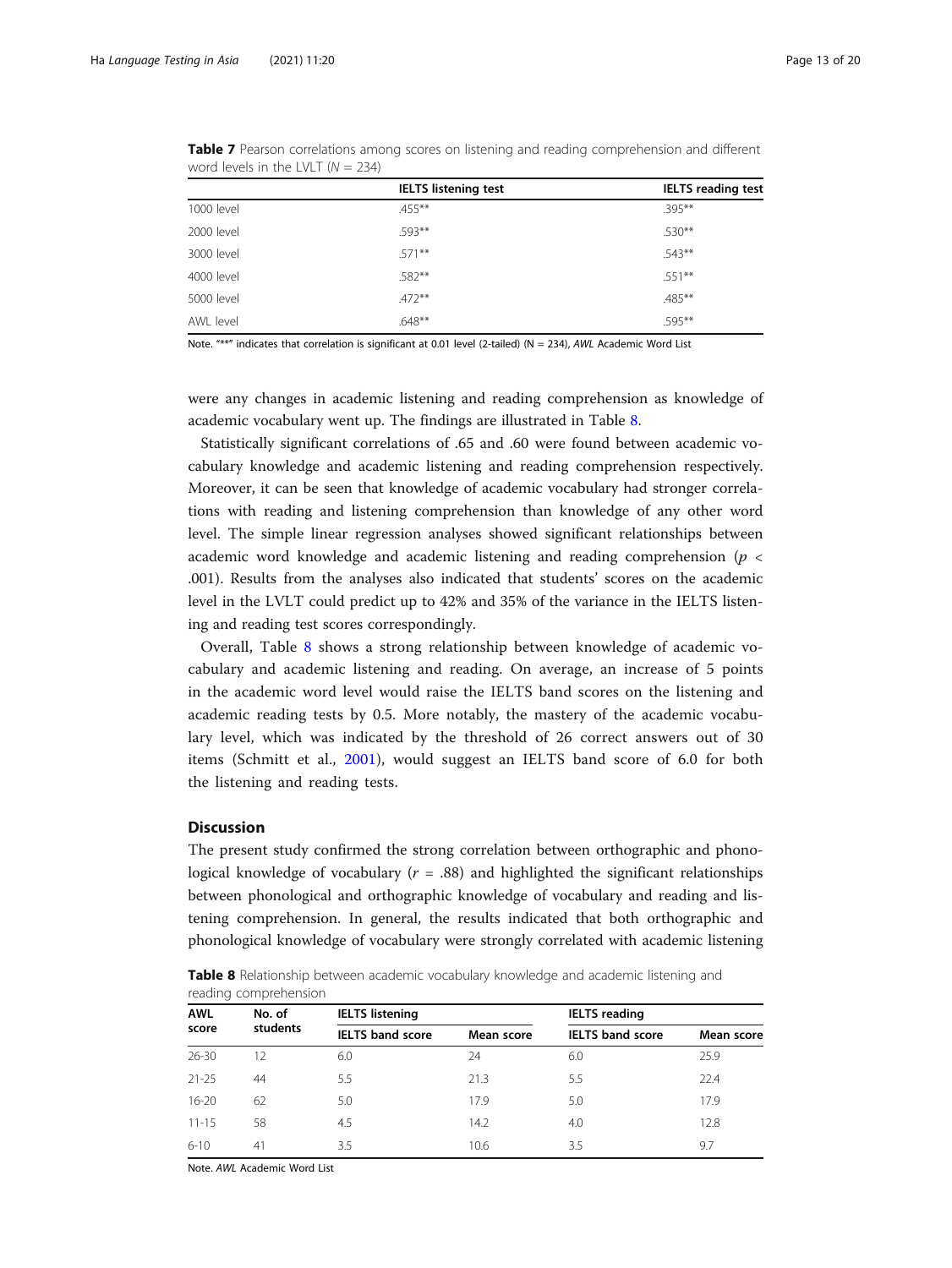and reading comprehension. In addition, the two dimensions of vocabulary knowledge could explain approximately 40% of the variance in the IELTS listening and reading tests. When compared with reading comprehension, the findings suggested that listening comprehension had stronger correlations with vocabulary knowledge. Moreover, scores on vocabulary tests were also found to predict more of the variance in a listening test (about 5%) than in a reading test.

Although the research findings were consistent with those of Noreillie et al. ([2018](#page-19-0)), Feng ([2016](#page-18-0)) and Stæhr ([2009\)](#page-19-0) who examined the relationship between receptive vocabulary knowledge measured by written vocabulary tests and listening comprehension, they were, to some extent, contradictory to Milton et al.'s [\(2010\)](#page-18-0) study that addressed the same cross-modality issue. In actual practice, the current study did record positive, strong single-modality correlations between orthographic word knowledge and reading comprehension as well as between aural vocabulary knowledge and listening comprehension, which were in line with Milton et al.'s [\(2010\)](#page-18-0) and Cheng and Matthews's ([2018](#page-18-0)) studies. However, the results did not show any significant cross-modality differences, in fact, the analyses showed similarities between single-modality and crossmodality correlations, which hypothesized that phonological and orthographic word knowledge were of equal value to listening and reading comprehension, at least in EFL contexts, where learners' exposures to English was limited and most of the input came from the classrooms. The hypothesis was also partially supported by Cheng and Matthews's ([2018\)](#page-18-0) findings.

The present study added knowledge to the relationship between correlations and participants' levels of English proficiency. The present study collected data from second-year university students with the average level of English proficiency at B1 and reported a strong correlation  $(r = .65)$  between participants' vocabulary knowledge and listening comprehension. The analyses also found that the correlations between knowledge of the 1000- and 5000-word levels and academic listening comprehension were lower than the correlation between the IELTS listening test scores and students' scores on the whole LVLT. Results from the Z test showed that the differences were statistically significant ( $p = .000$ , 2-tailed). The 1000-word level was the easiest level in the LVLT and most students at the B1 level are expected to have considerable knowledge of the 1000 band. On the contrary, the 5000-word level was believed to be the most challenging level where students were least likely to achieve high scores. Moreover, it can be seen that similarly strong correlations were reported by studies that included students with English proficiency levels from B1 and above. All of these lead to two assumptions: the first one is that learners need to be familiar with the words in a specific vocabulary level to a certain extent before the correlation between the knowledge of that particular word level and comprehension could be appropriately recorded. This means that vocabulary levels that are too easy or too difficult would be likely to yield biased results. Another assumption is that the B1 (or intermediate) level is the threshold at which the participants' test scores could provide sufficient data for the investigation of the relationship between vocabulary knowledge and comprehension. Obviously, more research using multiple measures of vocabulary knowledge and comprehension which include participants of different language proficiency cohorts is needed to uncover these hypotheses.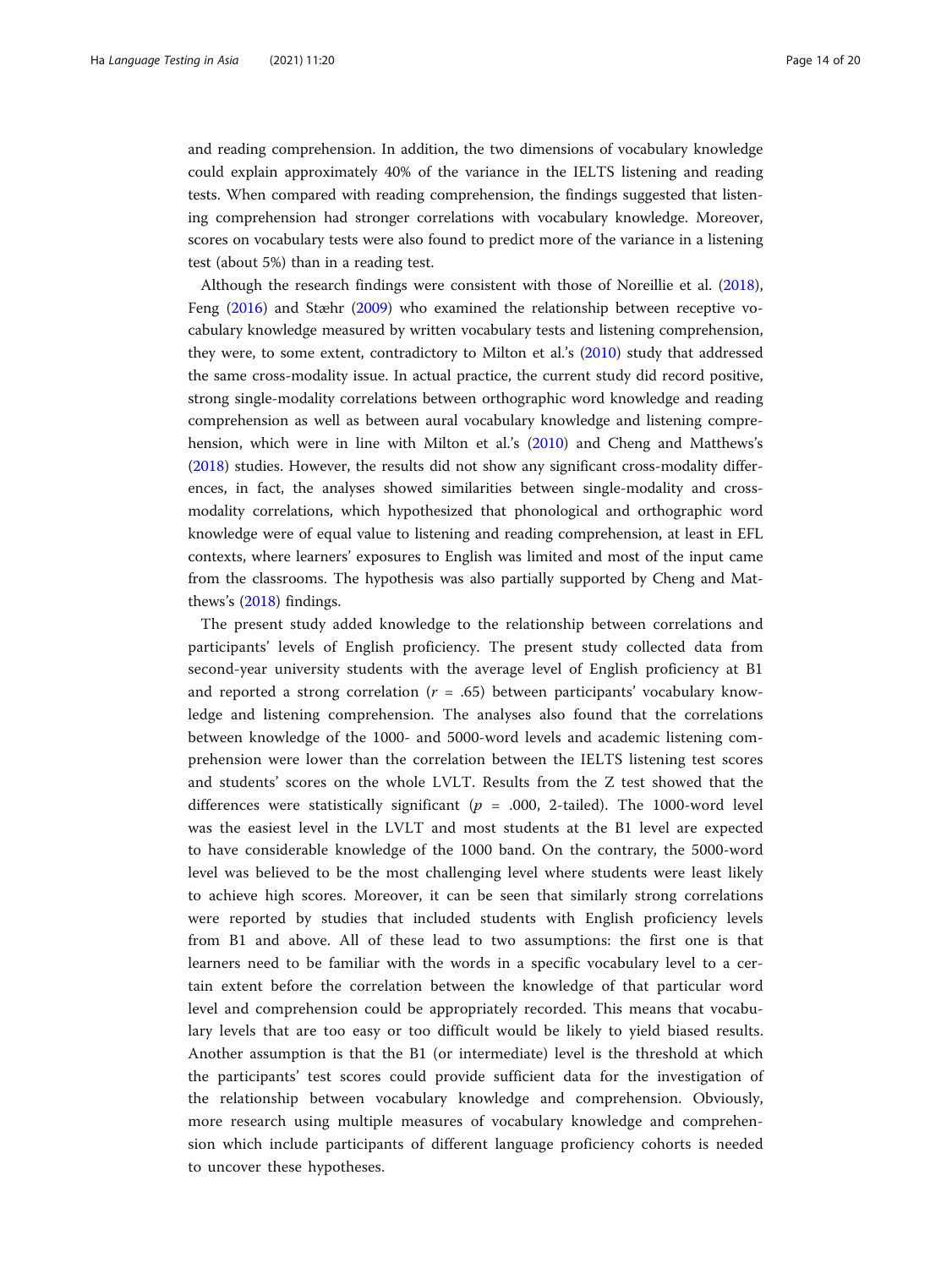The present study did not use a universal cut-off score as a tool for estimating learners' vocabulary size. Setting a "general" threshold for mastery, whether stringent or lenient, was supported by researchers (Stæhr, [2009;](#page-19-0) Webb & Chang, [2012](#page-19-0)) because it allowed the vocabulary levels to classify or rank the examinees in accordance with a hypothesized order of difficulty, and test takers would not be necessarily "excluded" but "moved" up and down the vocabulary levels (they were only excluded in case they failed to master the 1000 level). While the rationale for using the cutting points as thresholds for the mastery of a particular vocabulary level may sound convincing to a certain extent, this kind of analysis could falsify the concept of "mastering" a vocabulary level and give a blurry image of learners' vocabulary size. The reason lies with the process of excluding under- and overqualified candidates, which I personally consider to be too strict and may result in inappropriate ranking. For example, if I decided to set a score of 23/24 as the universal cutting point for the 1000, 2000, 3000, 4000, and 5000 word levels in the LVLT and I would like to know how many students have mastered the fourth 1000-word level, then I would have to exclude students who scored 22/24 and below for the 1000, 2000, and 3000 word levels as they were underqualified, I would also have to exclude those who answered correctly more than 22/24 items in the 5000 word level since they were overqualified. In this way, even if a student scored 24-24-22- 22-20 on the 1000, 2000, 3000, 4000, and 5000 word levels respectively, he or she would still be excluded from the 3000 and 4000 word levels and ranked as "only mastered the 1000 and 2000 word levels" for being two-point different from someone who scored 24-24-23-23-20 in the order given.

Webb et al.'s ([2017](#page-19-0)) flexible method of setting cutting point for the UVLT, which gives a cutting score of 29/30 for the 1000, 2000, and 3000 word levels and a cutoff point of 24/30 for the 4000 and 5000 vocabulary levels, could lead to even greater constraints. First, if the creator of a vocabulary levels test hypothesized that higher frequency levels would be easier than lower frequency levels, then it is natural to expect most of the learners who mastered the 4000 and 5000 levels to satisfy the requirement for the mastery of 1000, 2000, and 3000 word levels. However, things would get complicated if a substantial number of examinees who were considered to have "mastered" the 4000 and 5000 word levels failed to obtain the necessary score for the mastery of the 3000, 2000, or even 1000 levels. Those students would not be able to stay in the lower frequency levels (e.g., 4000 and 5000 levels) since they were "disqualified" for not mastering the preceding levels, but they could not be "pushed" down to the higher frequency levels (e.g., 1000, 2000, or 3000 levels) either as they were "accidentally qualified" for the 4000 and 5000 levels. This conflict of qualification clearly goes against the hypothesized order of difficulty. The scenario could also lead to a considerable number of test takers at a certain word level being unnecessarily excluded. When the thresholds for mastery proposed by Webb et al. [\(2017\)](#page-19-0) for the UVLT were trialed on the 311 participants who completed the UVLT, 23 out of the 28 students who mastered the 4000 word level were excluded for not satisfying the requirements for the mastery of the higher frequency levels. Similarly, 16 out of 20 participants who scored 24 and above on the 5000 level were disqualified for not being able to achieve the score of 29/30 on either the 3000, 2000, or 1000 word level. The proportion of participants who mastered the 3000 level was also found to be the smallest, with only 7 students, but more importantly, all these 7 students achieved the mastery requirements for either the 4000 or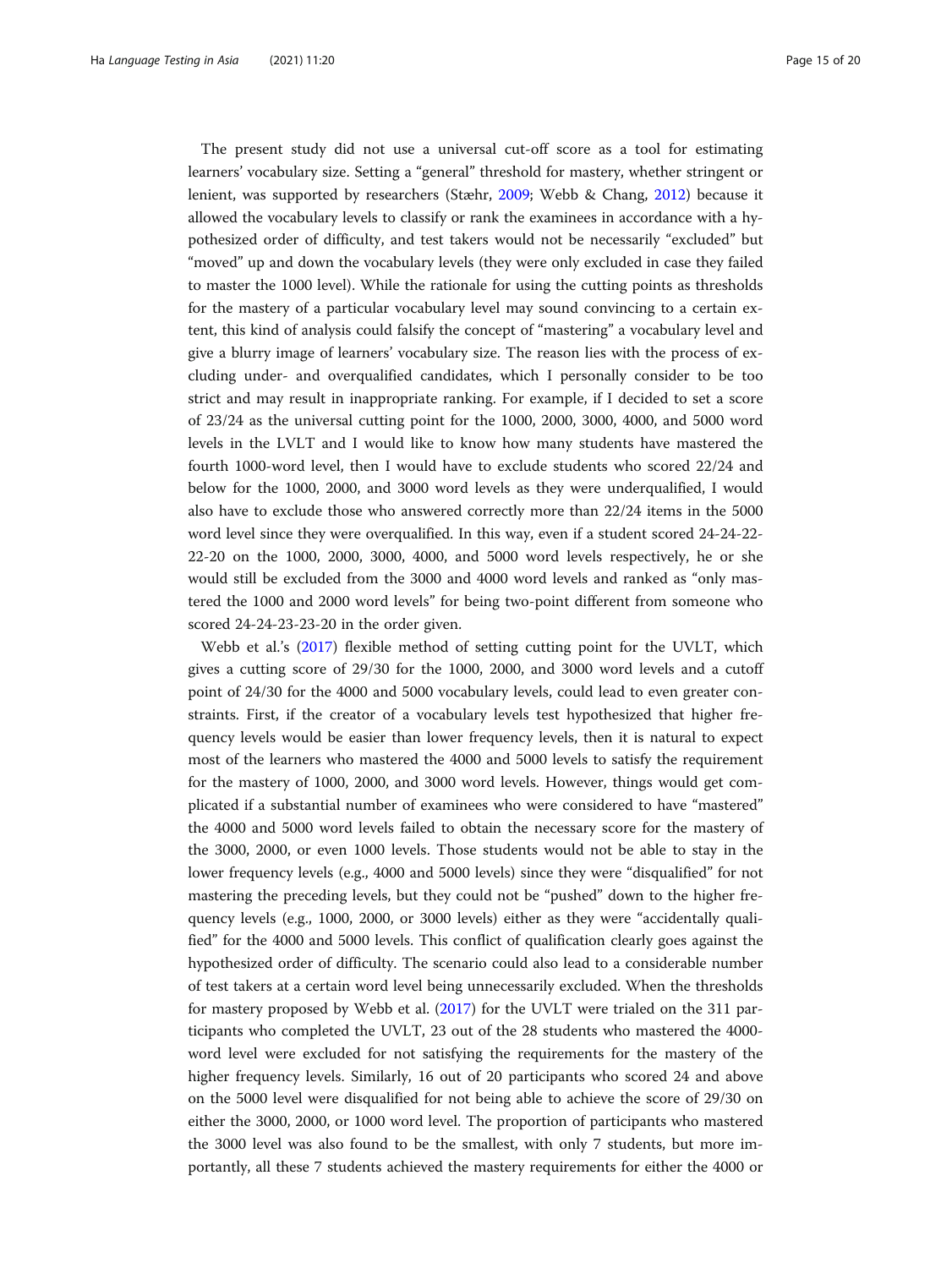5000 level. It can be seen that the 3000-word level was made the most challenging word level and was "squeezed" by the stringent 29/30 cutting point applied to the higher frequency levels and the lenient 24/30 cutoff point suggested for the lower frequency levels.

While using cut-off scores could severely limit the sample and the potential of a study's data analysis, giving each participant a vocabulary score based on his or her overall performance on the word levels in a vocabulary test could give a better view of the situation. Although students could still be placed at distinct word levels for small differences, they would only be moved one level up or down. And the possibility that a 2- or 3-level distance might be created between two students with only one- or twopoint difference would never happen.

While Laufer and Ravenhorst-Kalovski ([2010](#page-18-0)) believed that points scored on different word levels hold equal values, I would argue that points scored on the lower frequency levels (4000 and 5000) tell us more about a students' vocabulary than those scored on the higher ones (1000 and 2000), and therefore, should be of greater weight. With the formula used in the study, the scores on lower frequency levels would have 10% greater value than the higher frequency level next to it, and scores on the 5000-word level would be of 40% greater value than scores on the 1000 level. This difference is not only significant enough to give scores on the low frequency levels some influence over the estimation of students' vocabulary size but also small enough not to give them the power to overwhelm higher frequency levels.

The concept of "adequate comprehension" is another matter of judgment and each researcher had his or her justification when setting a threshold for reasonable comprehension, which, in most cases, was the minimum passing grade in the testing system of the institution or country where they worked or conducted the study. While the rationale for Laufer's ([1989](#page-18-0)) 55% threshold for reasonable reading comprehension was that this cutting point represented the lowest passing grade in the Haifa University system, Hazenberg and Hulstijn's ([1996](#page-18-0)) study used the minimum passing score in a reading test from a Dutch language university entry examination as the threshold for adequate comprehension, which was 70%. Laufer and Ravenhorst-Kalovski [\(2010](#page-18-0)) used the strict score of 134/150, which was nearly 90%, on the Psychometric Entrance Test created by the National Institute for Testing and Evaluation (NITE) in Israel as the threshold that would ensure adequate reading comprehension. Their justification was that the 134/ 150 score would exempt students from studying English as a foreign language. Similarly, in his study, Stæhr ([2009](#page-19-0)) utilized the listening comprehension test from the Cambridge Certificate of Proficiency in English and also used a score of 70%, which was equivalent to a grade C, to represent reasonable comprehension.

In actual practice, a universal vocabulary threshold for comprehension does not exist and different learning goals or objectives may require the mastery of different vocabulary levels. The present study used the IELTS listening and academic reading tests as the instruments for the measurement of learners' listening and reading proficiency, and these abovementioned percentages can lead to different interpretations of the score. For example, the 55% (22/40) cutoff point represents the band score of 5.5 in both the IELTS listening and academic reading tests, which has been widely used in Vietnamese universities as a graduation requirement for non-English majors. This threshold (IELTS 5.5) has also been applied as a minimum English requirement for officials in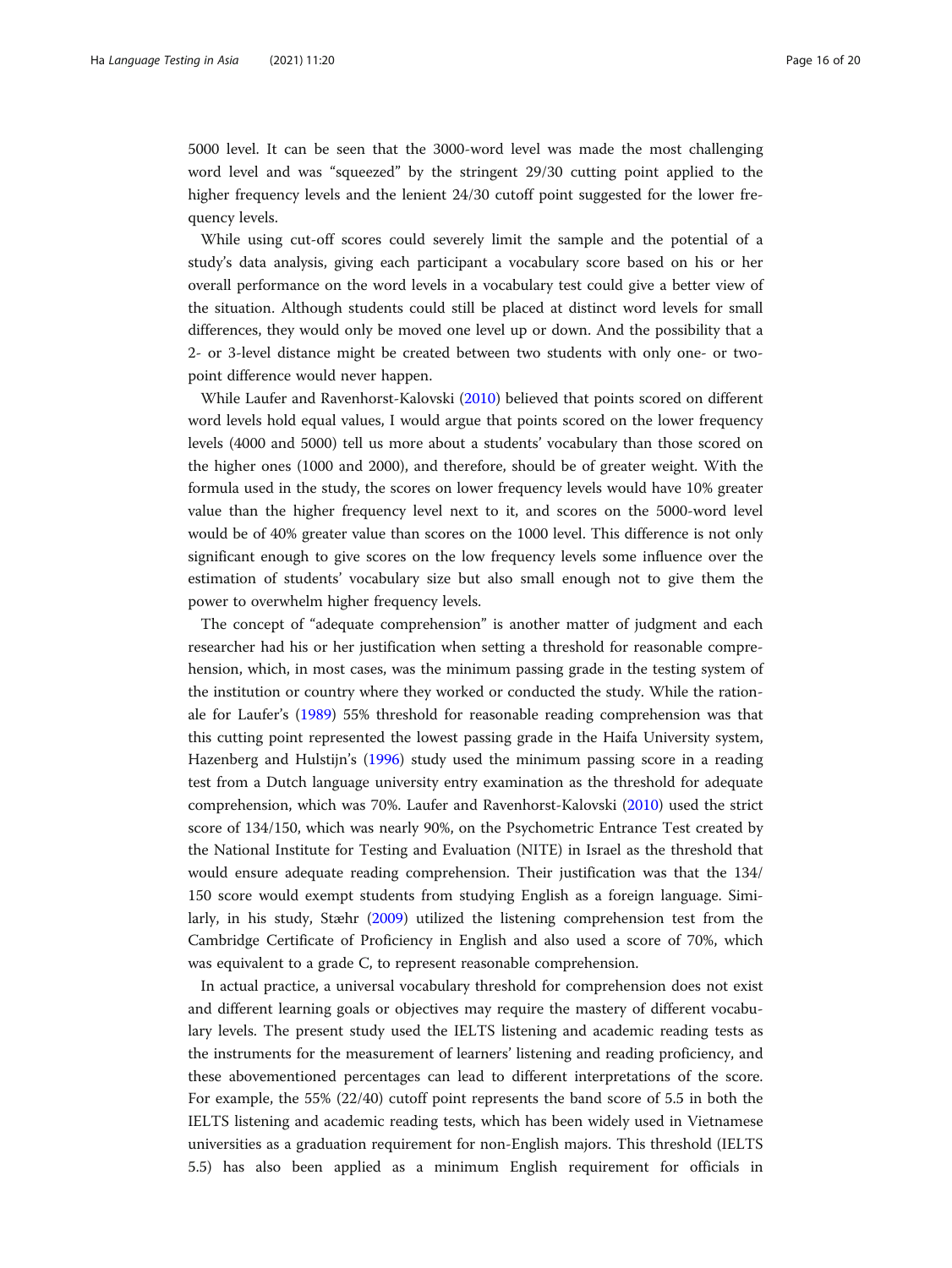universities or government-related sectors in Vietnam. However, the acceptance of this band score is relatively regional and could not be applied to an international context. On the other hand, the cutting points of 23/40 (57.5%) or 28/40 (70%) of the maximum possible score, which indicate the band scores of 6.0-6.5 for the IELTS listening and academic reading tests (UCLES, [2019\)](#page-19-0), have been globally used and accepted as the minimum language requirement for international students at undergraduate and postgraduate levels by most universities.

Instead of headbutting the thorny question of "how much lexical coverage and/or vocabulary knowledge is needed for "adequate" listening and reading comprehension?," the present study's focus is on the linear relationship between lexical coverage, vocabulary knowledge, and listening and reading comprehension. For people who need a large lexical resource for entering universities in English speaking countries or other academic purposes, knowledge of the most frequent 5000 word families is generally recommended. For professionals who would like to apply for office jobs that demand a certain degree of English proficiency in Vietnam, knowing the most frequent 3000 or 4000 word families in the BNC/COCA word list (Nation, [2017](#page-19-0)) may be the requirement. It is worth noting that the mere knowledge at 2000 word families level is not likely to result in acceptable listening or reading comprehension in any situation.

The study also highlighted the importance of academic vocabulary to academic listening and reading comprehension. Academic vocabulary knowledge was found to be strongly correlated with academic listening and reading at .65 and .60 correspondingly. Furthermore, knowledge of the AWL alone could predict up to 42% and 35% of the variance in the IELTS listening and reading tests respectively. Besides, the mastery of the academic word level in the LVLT can reliably suggest an IELTS band score of 6.0 in both the listening and reading tests. Most importantly, the strong relationship between the scores on the academic level in the LVLT and the IELTS listening and reading tests strongly confirmed the role of academic vocabulary as a reliable predictor of successful academic listening and reading comprehension.

## Conclusion

The present study has provided empirical evidence for the strong relationship between receptive vocabulary knowledge and receptive language skills, confirming the major contribution of vocabulary to successful listening and reading comprehension. The study also shed light upon how universities and organizations may use the vocabulary level tests as instruments for measuring vocabulary knowledge. In fact, with the empirical evidence for the strong link between receptive vocabulary knowledge and learners' language ability, which have been built for decades (Nation, [2013;](#page-19-0) Webb, [2020](#page-19-0)), vocabulary tests have been proven to be very valid, reliable, and powerful tools for the estimation of learners' language proficiency. And on top of that, all of them are convenient, free (at least for the ones used in this study) and have the potential to be administered in both paper- and computer-based, online format. Take the LVLT for an example, it only takes approximately 30 min to administer (McLean et al., [2015](#page-18-0)), can be easily developed to be delivered in computer-based, online format, and gives information on learners' knowledge of the AWL (Coxhead, [2000](#page-18-0)) and the most frequent 5000 word families in the BNC/COCA word list (Nation, [2017\)](#page-19-0). Scores on vocabulary tests can be interpreted in different ways, either using a cut-off score for the word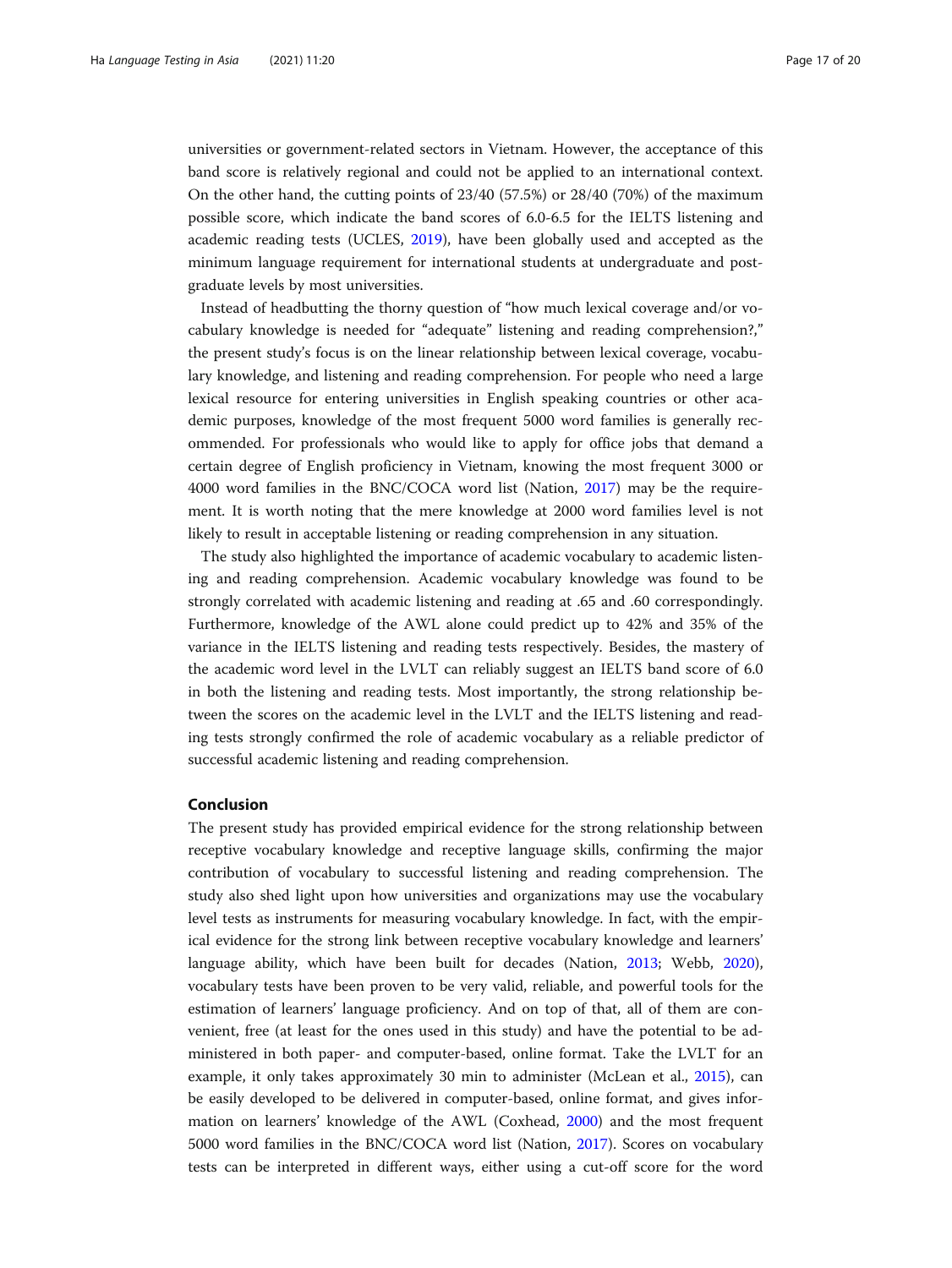levels (McLean & Krammer, [2015\)](#page-18-0) or calculated as a whole using the formula suggested in this study. Institutions can use a test of receptive vocabulary knowledge in combination with other tests of English to obtain a broad picture of learners' English proficiency from different aspects. Vocabulary level tests could also be administered in isolation and can still be a really powerful predictor of students' listening and reading comprehension, as shown in this study.

Despite the helpful findings, the study itself has certain limitations. Firstly, results from the regression analyses indicated that vocabulary knowledge can only predict about 40% of the variance in the scores on the listening and reading test. This points out that approximately 60% of the variance in the tests are explained by other factors. Moreover, despite being less lexically demanding, listening test scores were found to be lower than reading scores among certain vocabulary cohorts. This may indicate that different use of compensation strategies can facilitate learners' comprehension to a considerable extent (Stæhr, [2009](#page-19-0)). The contribution of those strategies is even more noticeable when it comes to reading comprehension as only 37-39% of the variance in the reading test can be explained by vocabulary knowledge. A more comprehensive study that compares and sheds light upon the effects of receptive compensation strategies on listening and reading comprehension is needed to uncover this myth.

Secondly, in the present study, the knowledge of academic words was merely measured by a test of aural vocabulary. This may be the reason why students' scores on the academic word level tended to have better correlations with and could explain more variance in the IELTS listening test. Further comparison using different tests of academic vocabulary and academic listening and reading comprehension is demanded to confirm the assumption. Finally, the relatively small sample in certain vocabulary groups (1000, 5000 level groups and the 26-30 AWL group) may have limited the generalizability of the findings. Future studies should re-investigate the issue with larger cohort of participants.

#### Abbreviations

AWL: Academic Word List; BASE: British Academic Spoken English; BNC: British National Corpus; COCA: Corpus of Contemporary American English; EFL: English as a foreign language; ESL: English as a second language; ESOL: English for Speakers of Other Languages; IELTS: International English Language Testing System; LVLT: Listening Vocabulary Levels Test; TOEIC: Test of English for International Communication; UCLES: University of Cambridge Local Examination Syndicate; UVLT: Updated Vocabulary Levels Test; VST: Vocabulary Size Test

## Acknowledgements

Not applicable.

#### Author's contributions

The author confirms sole responsibility for the following: study conception and design, data collection, analysis and interpretation of results, and manuscript preparation. The author read and approved the final manuscript.

#### Funding

The author received no financial support for the research, authorship, and/or publication of this article.

#### Availability of data and materials

The datasets generated during and/or analyzed during the current study are available from the corresponding author on reasonable request.

### **Declarations**

#### Competing interests

The author declares that he has no competing interests.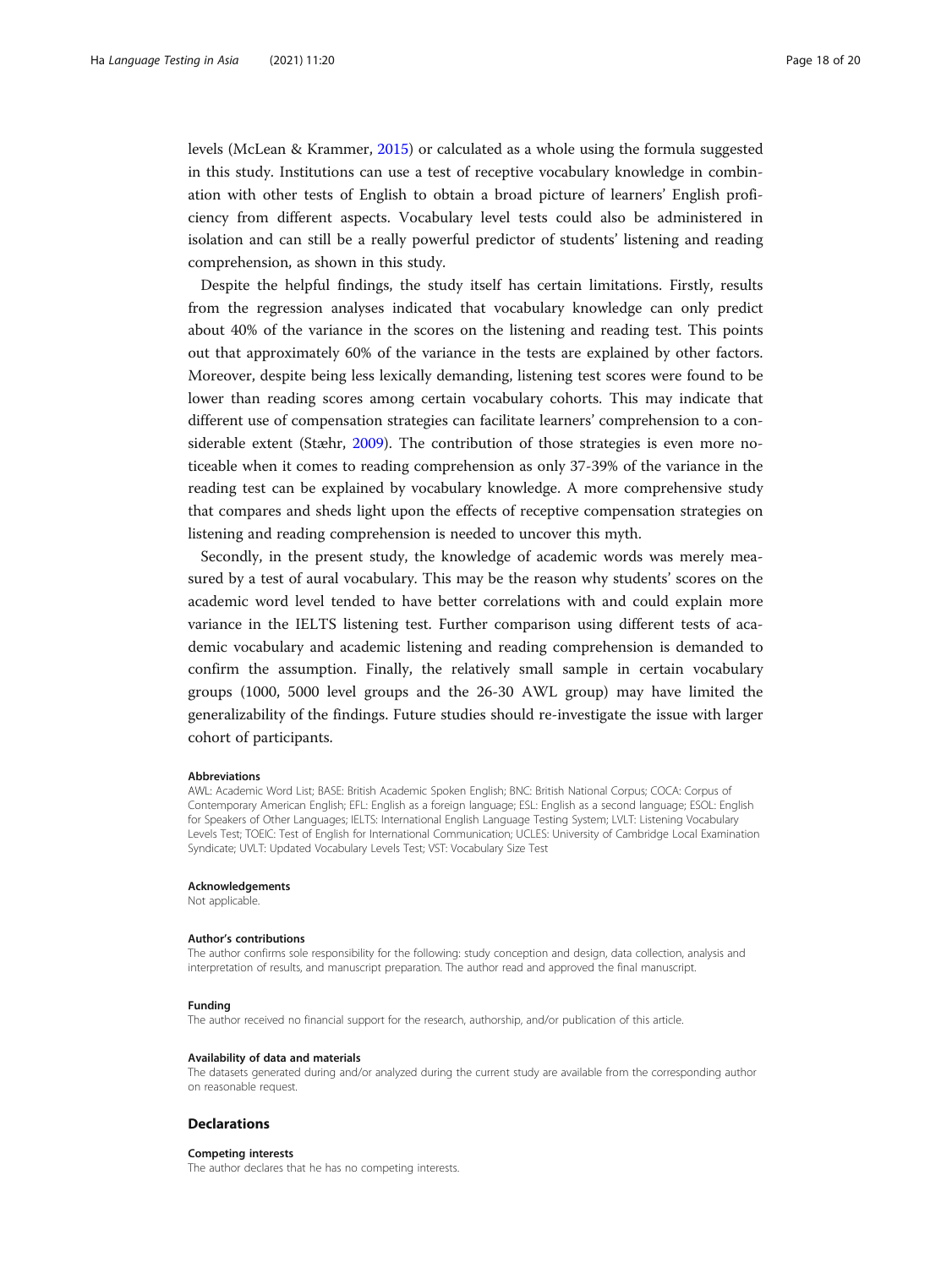## <span id="page-18-0"></span>Received: 20 April 2021 Accepted: 21 June 2021 Published online: 14 September 2021

#### References

- Alavi, S. M., Kaivanpanah, S., & Masjedlou, A. P. (2018). Validity of the listening module of international English language testing system: Multiple sources of evidence. Language Testing in Asia, 8(8) <https://doi.org/10.1186/s40468-018-0057-4>.
- Barcroft, J. (2007). When knowing grammar depends on knowing vocabulary: Native speaker grammaticality judgements of sentences with real and unreal words. The Canadian Modern Language Review / La revue canadienne des langues vivantes, 63(3), 313–343 <https://doi.org/10.3138/R601-H212-5582-0737>.
- Bian, X., Cai, X., & Cai, D. (2021). The contributions of listening and reading vocabularies to listening comprehension of Chinese EFL students. International Journal of Listening, 35(2), 110–122 <https://doi.org/10.1080/10904018.2019.1623678>. Buck, G. (2001). Assessing listening. Cambridge: Cambridge University Press.
- Cheng, J., & Matthews, J. (2018). The relationship between three measures of L2 vocabulary knowledge and L2 listening and reading. Language Testing, 35(1), 3–25 <https://doi.org/10.1177/0265532216676851>.
- Chujo, K., & Utiyama, M. (2005). Understanding the role of text length, sample size and vocabulary size in determining text coverage. Reading in a Foreign Language, 17, 1–22.
- Cobb, T. (2000). The Compleat lexical tutor [Website]. Available at: <https://lextutor.ca/> (accessed 22 Feb 2021).
- Coxhead, A. (2000). A new Academic Word List. TESOL Quarterly, 34(2), 213–238 [https://doi.org/10.2307/3587951.](https://doi.org/10.2307/3587951) Dang, T. N. Y., & Webb, S. (2014). The lexical profile of academic spoken English. English for Specific Purposes, 33(1), 66-76 [https://doi.org/10.1016/j.esp.2013.08.001.](https://doi.org/10.1016/j.esp.2013.08.001)
- Feng, T. (2016). An in-depth investigation into the relationship between vocabulary knowledge and academic listening comprehension. The Electronic Journal for English as a Second Language., 20(2).
- Fernandez, C. J. (2018). Behind a spoken performance: Test takers' strategic reactions in a simulated part 3 of the IELTS speaking test. Language Testing in Asia, 8(18) <https://doi.org/10.1186/s40468-018-0073-4>.
- Fountain, R. L., & Nation, I. S. P. (2000). A vocabulary-based graded dictation test. RELC Journal, 31(2), 29–44 [https://doi.org/1](https://doi.org/10.1177/003368820003100202) [0.1177/003368820003100202.](https://doi.org/10.1177/003368820003100202)
- Guo, Y., & Roehrig, A. D. (2011). Roles of general versus second language (L2) knowledge in L2 reading comprehension. Reading in a Foreign Language, 23(1), 42–64.
- Ha, H. T. (in press). A Rasch-based validation of the Vietnamese version of the listening vocabulary levels test. Language Testing in Asia.
- Hashemi, A., & Daneshfar, S. (2018). A review of the IELTS test: Focus on validity, reliability, and washback. *IJELTAL (Indonesian*) Journal of English Language Teaching and Applied Linguistics), 3(1), 39–52 <https://doi.org/10.21093/ijeltal.v3i1.123>.
- Hazenberg, S., & Hulstijn, J. H. (1996). Defining a minimal second language vocabulary for non-native university students: An empirical investigation. Applied Linguistics, 17(2), 145–163 <https://doi.org/10.1093/applin/17.2.145>.
- Henning, G. (1991). A study of the effects of contextualization and familiarization on responses to the TOEFL vocabulary test items. Princeton: Educational Testing Service.
- Hilton, H. (2008). The link between vocabulary knowledge and spoken L2 fluency. The Language Learning Journal, 36(2), 153– 166 <https://doi.org/10.1080/09571730802389983>.
- Hu, M., & Nation, I. S. P. (2000). Unknown vocabulary density and reading comprehension. Reading in a Foreign Language, 13(1), 403–430.
- IELTS (2007). IELTS official practice materials. Cambridge: Cambridge University Press.
- Lange, K., & Matthews, J. (2020). Exploring the relationships between L2 vocabulary knowledge, lexical segmentation, and L2 listening comprehension. Studies in Second Language Learning and Teaching, 10(4), 723–749 [https://doi.org/10.14746/](https://doi.org/10.14746/ssllt.2020.10.4.4) [ssllt.2020.10.4.4](https://doi.org/10.14746/ssllt.2020.10.4.4)
- Laufer, B. (1989). What percentage of text-lexis is essential for comprehension? In C. Lauren, & M. Nordman (Eds.), Special language: From humans thinking to thinking machines, (pp. 316–223).
- Laufer, B. (2013). Lexical thresholds for reading comprehension: What they are and how they can be used for teaching purposes. TESOL Quarterly, 47(4), 867–872 [https://doi.org/10.1002/tesq.140.](https://doi.org/10.1002/tesq.140)
- Laufer, B., & Ravenhorst-Kalovski, G. C. (2010). Lexical threshold revisited: Lexical text coverage, learners' vocabulary size and reading comprehension. Reading in a Foreign Language, 22(1), 15–30.
- Lewis, M. (2002). Implementing the Lexical approach: Putting theory into practice. Boston, MA: Thomson Heinle.
- Matthews, J., & Cheng, J. (2015). Recognition of high frequency words from speech as a predictor of L2 listening comprehension. System, 52, 1–13 [https://doi.org/10.1016/j.system.2015.04.015.](https://doi.org/10.1016/j.system.2015.04.015)
- McLean, S., & Kramer, B. (2015). The creation of a new vocabulary levels test. Shiken, 19(1), 1–11.
- McLean, S., Kramer, B., & Beglar, D. (2015). The creation and validation of a listening vocabulary levels test. Language Teaching Research, 19(6), 741–760 [https://doi.org/10.1177/1362168814567889.](https://doi.org/10.1177/1362168814567889)
- Meara, P., & Milton, J. (2003). X\_Lex, The Swansea levels test. Newbury: Express.
- Meng, X.-L., Rosenthal, R., & Rubin, D. B. (1992). Comparing correlated correlation coefficients. Psychological Bulletin, 111(1), 172–175 [https://doi.org/10.1037/0033-2909.111.1.172.](https://doi.org/10.1037/0033-2909.111.1.172)
- Milton, J., & Hopkins, N. (2005). Aural Lex. Swansea: Swansea University.
- Milton, J., & Hopkins, N. (2006). Comparing phonological and orthographic vocabulary size: Do vocabulary tests underestimate the knowledge of some teachers. The Canadian Modern Language Review, 63, 127–147.
- Milton, J., Wade, J., & Hopkins, N. (2010). Aural word recognition and oral competence in a foreign language. In R. Chacón-Beltrán, C. Abello-Contesse, M. Torreblanca-López, & M. López-Jiménez (Eds.), Further insights into non-native vocabulary teaching and learning, (pp. 83–97). Bristol, UK: Multilingual Matters <https://doi.org/10.21832/9781847692900-007>.
- Moore, T., Morton, J., & Price, S. (2011). Construct validity in the IELTS Academic reading test: A comparison of reading requirements in IELTS test items and in university study. IELTS collected papers, 2, 120–211.
- Nation, I. S. P. (2001). Learning vocabulary in another language. Cambridge: Cambridge University Press [https://doi.org/10.101](https://doi.org/10.1017/CBO9781139524759) [7/CBO9781139524759](https://doi.org/10.1017/CBO9781139524759).
- Nation, I. S. P. (2006). How large a vocabulary is needed for reading and listening? Canadian Modern Language Review, 63(1), 59–82 <https://doi.org/10.3138/cmlr.63.1.59>.